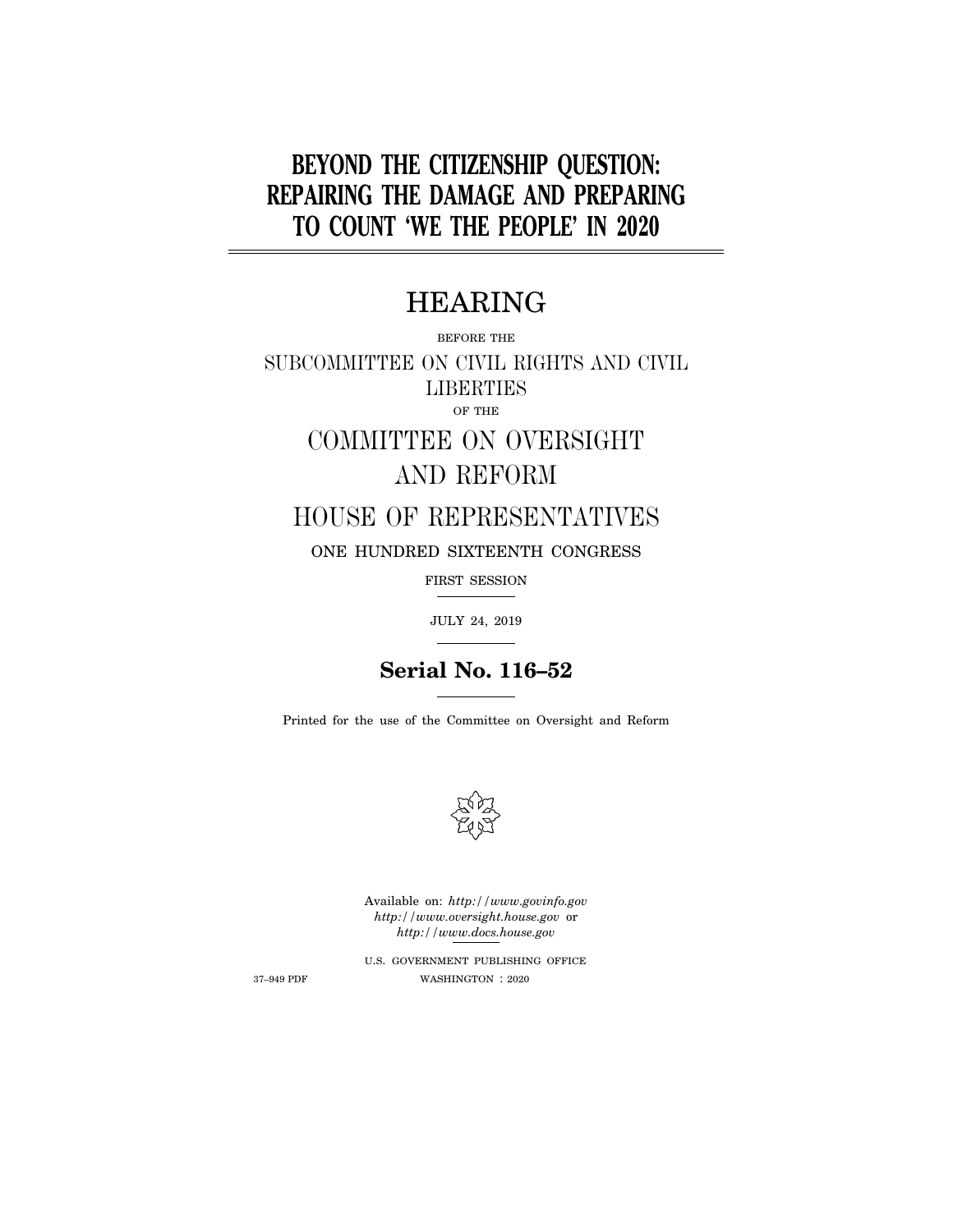### COMMITTEE ON OVERSIGHT AND REFORM

ELIJAH E. CUMMINGS, Maryland, *Chairman* 

CAROLYN B. MALONEY, New York ELEANOR HOLMES NORTON, District of Columbia WM. LACY CLAY, Missouri STEPHEN F. LYNCH, Massachusetts JIM COOPER, Tennessee GERALD E. CONNOLLY, Virginia RAJA KRISHNAMOORTHI, Illinois JAMIE RASKIN, Maryland HARLEY ROUDA, California KATIE HILL, California DEBBIE WASSERMAN SCHULTZ, Florida JOHN P. SARBANES, Maryland PETER WELCH, Vermont JACKIE SPEIER, California ROBIN L. KELLY, Illinois MARK DESAULNIER, California BRENDA L. LAWRENCE, Michigan STACEY E. PLASKETT, Virgin Islands RO KHANNA, California JIMMY GOMEZ, California ALEXANDRIA OCASIO-CORTEZ, New York AYANNA PRESSLEY, Massachusetts RASHIDA TLAIB, Michigan

JIM JORDAN, Ohio, *Ranking Minority Member*  PAUL A. GOSAR, Arizona VIRGINIA FOXX, North Carolina THOMAS MASSIE, Kentucky MARK MEADOWS, North Carolina JODY B. HICE, Georgia GLENN GROTHMAN, Wisconsin JAMES COMER, Kentucky MICHAEL CLOUD, Texas BOB GIBBS, Ohio RALPH NORMAN, South Carolina CLAY HIGGINS, Louisiana CHIP ROY, Texas CAROL D. MILLER, West Virginia MARK E. GREEN, Tennessee KELLY ARMSTRONG, North Dakota W. GREGORY STEUBE, Florida

DAVID RAPALLO, *Staff Director*  CANDYCE PHOENIX, *Subcommittee Staff Director*  VALERIE SHEN, *Chief Counsel*  AMY STRATTON, *Clerk*  CHRISTOPHER HIXON, *Minority Staff Director*  CONTACT NUMBER: 202-225-5051

#### SUBCOMMITTEE ON CIVIL RIGHTS AND CIVIL LIBERTIES

JAMIE RASKIN, Maryland, *Chairman* 

CAROLYN MALONEY, New York WM. LACY CLAY, Missouri DEBBIE WASSERMAN SCHULTZ, Florida ROBIN KELLY, Illinois JIMMY GOMEZ, California ALEXANDRIA OCASIO-CORTEZ, New York AYANNA PRESSLEY, Massachusetts ELEANOR HOLMES NORTON, District of Columbia

CHIP ROY, Texas, *Ranking Minority Member*  THOMAS MASSIE, Kentucky MARK MEADOWS, North Carolina JODY HICE, Georgia MICHAEL CLOUD, Texas CAROL D. MILLER, West Virginia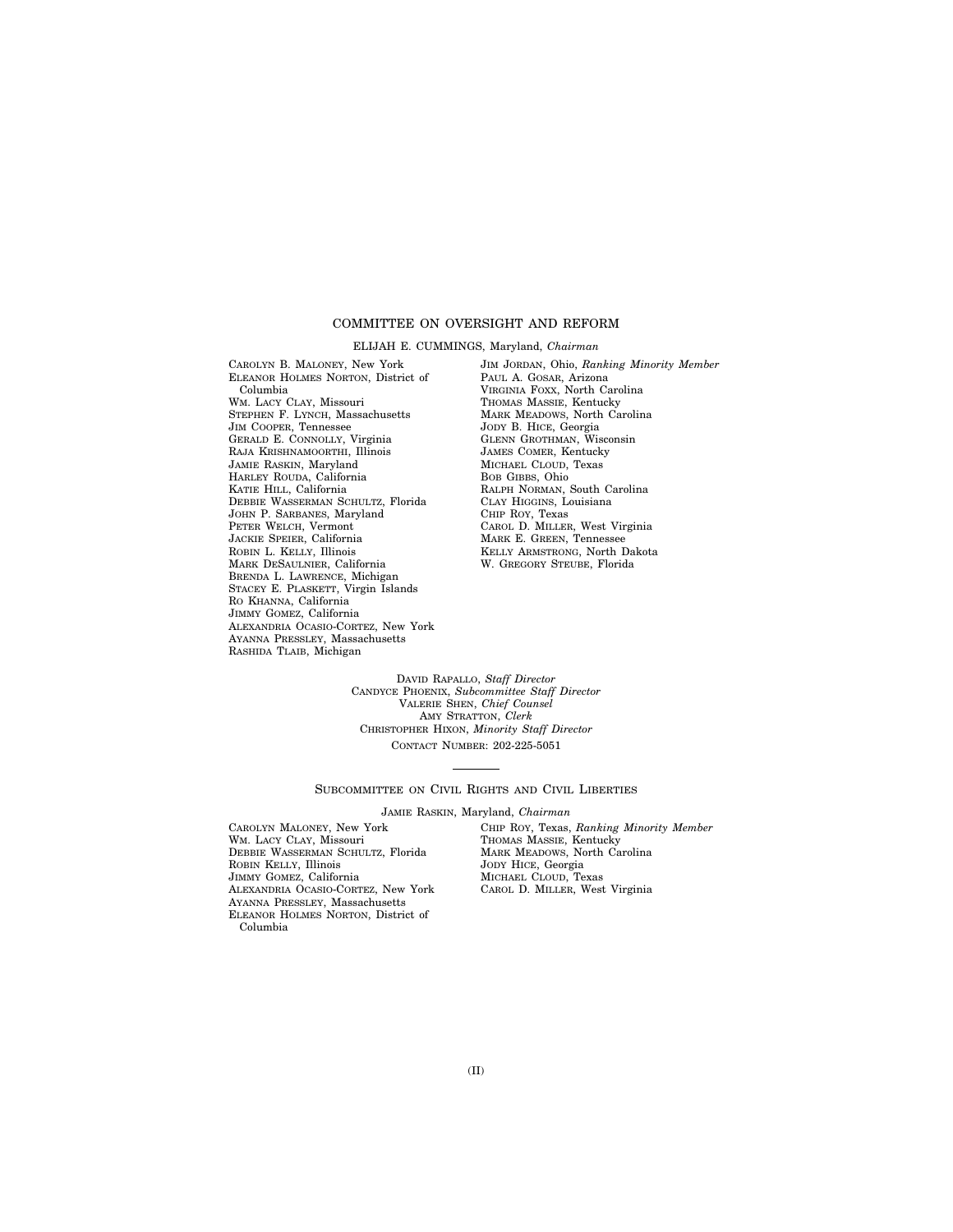### C O N T E N T S

|                                                                                                                                                                                      | Page |
|--------------------------------------------------------------------------------------------------------------------------------------------------------------------------------------|------|
| WITNESSES                                                                                                                                                                            |      |
| The Honorable Steven Dillingham, Ph.D. Director, U.S. Census Bureau<br>Oral Statement<br>Robert Goldenkoff, Director of Strategic Issues, U.S. Government Account-<br>ability Office | 5    |
| Oral Statement<br>Nicholas Marinos, Director of Information Technology and Cybersecurity, U.S.<br>Government Accountability Office                                                   | 7    |
| Written opening statements and witnesses' written statements are available                                                                                                           |      |

*in the U.S. House of Representatives Repository: https://docs.house.gov.* 

### INDEX OF DOCUMENTS

*The documents listed below are available at: https://docs.house.gov.* 

<sup>\*</sup> Questions for the Record from Rep. Miller to Mr. Goldenkoff, and responses.

<sup>\*</sup> Questions for the Record from Rep. Raskinto the U.S. Census Bureau, and responses.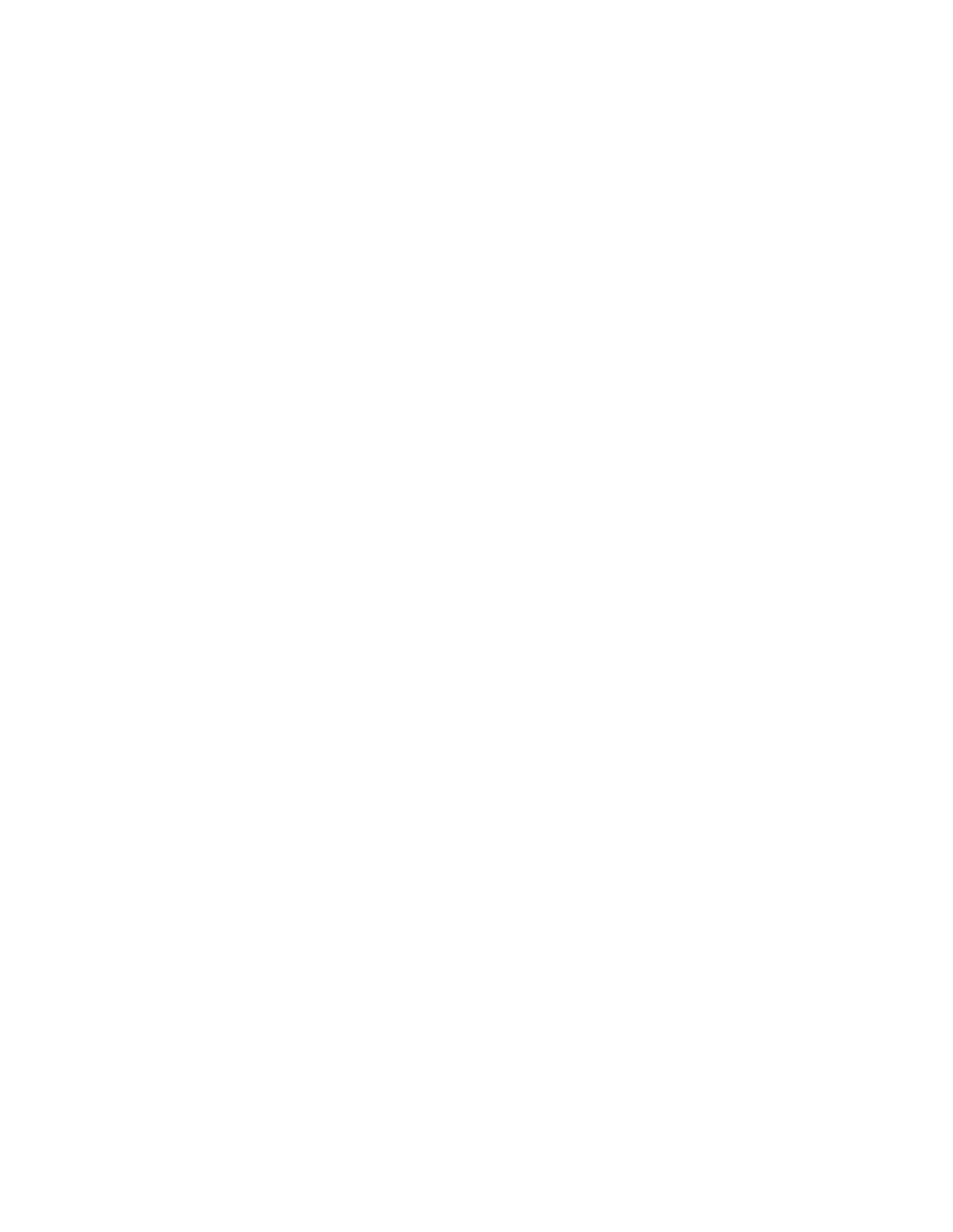### **BEYOND THE CITIZENSHIP QUESTION: REPAIRING THE DAMAGE AND PREPARING TO COUNT 'WE THE PEOPLE' IN 2020**

### **Wednesday, July 24, 2019**

HOUSE OF REPRESENTATIVES SUBCOMMITTEE ON CIVIL RIGHTS AND CIVIL LIBERTIES COMMITTEE ON OVERSIGHT AND REFORM *Washington, D.C.* 

The subcommittee met, pursuant to notice, at 1 p.m., in room 2154, Rayburn House Office Building, Hon. Jamie Raskin presiding.

Present: Representatives Raskin, Maloney, Clay, Wasserman Schultz, Kelly, Gomez, Ocasio-Cortez, Pressley, Norton, Massie, Meadows, Hice, Cloud, Miller and Keller.

Also present: Representative Horsford.

Mr. RASKIN. Good afternoon. Welcome. Thank you all for coming today. Welcome to our subcommittee hearing on the status of the 2020 census.

I want to start by welcoming a new member to the subcommittee as well as a new member to the Oversight Committee, Fred Keller, who comes from Pennsylvania 12. Welcome. We are delighted to have you.

And also, let's see, without objection I want to waive onto the subcommittee today Steven Horsford from Nevada, who wanted to ask question. And so by unanimous consent we will grant him that privilege.

Before I make my remarks, I want to thank our witnesses for their ongoing cooperation with our subcommittee. Mr. Goldenkoff, Mr. Marinos, you and your staff have been truly excellent partners in this oversight process, so I want to thank you both. Dr. Dillingham, I also want to thank you for your work preparing for the 2020 census.

I learned from my district staff earlier this month that you toured Silver Spring and Langley Park in beautiful Montgomery County, Maryland. These are diverse, high-density areas with a high concentration of immigrants, where a variety of languages are spoken, and I really appreciate you coming out to check out our community. My district director, Kathleen Connor, met with your staff this month and was really encouraged by the Bureau's preparation, so I want to thank you and your staff for your hard work.

That work, of course, is ongoing. We have got a lot to accomplish before 2020. We spent a lot of the last year embroiled in a battle over the citizenship question. Now that the Administration has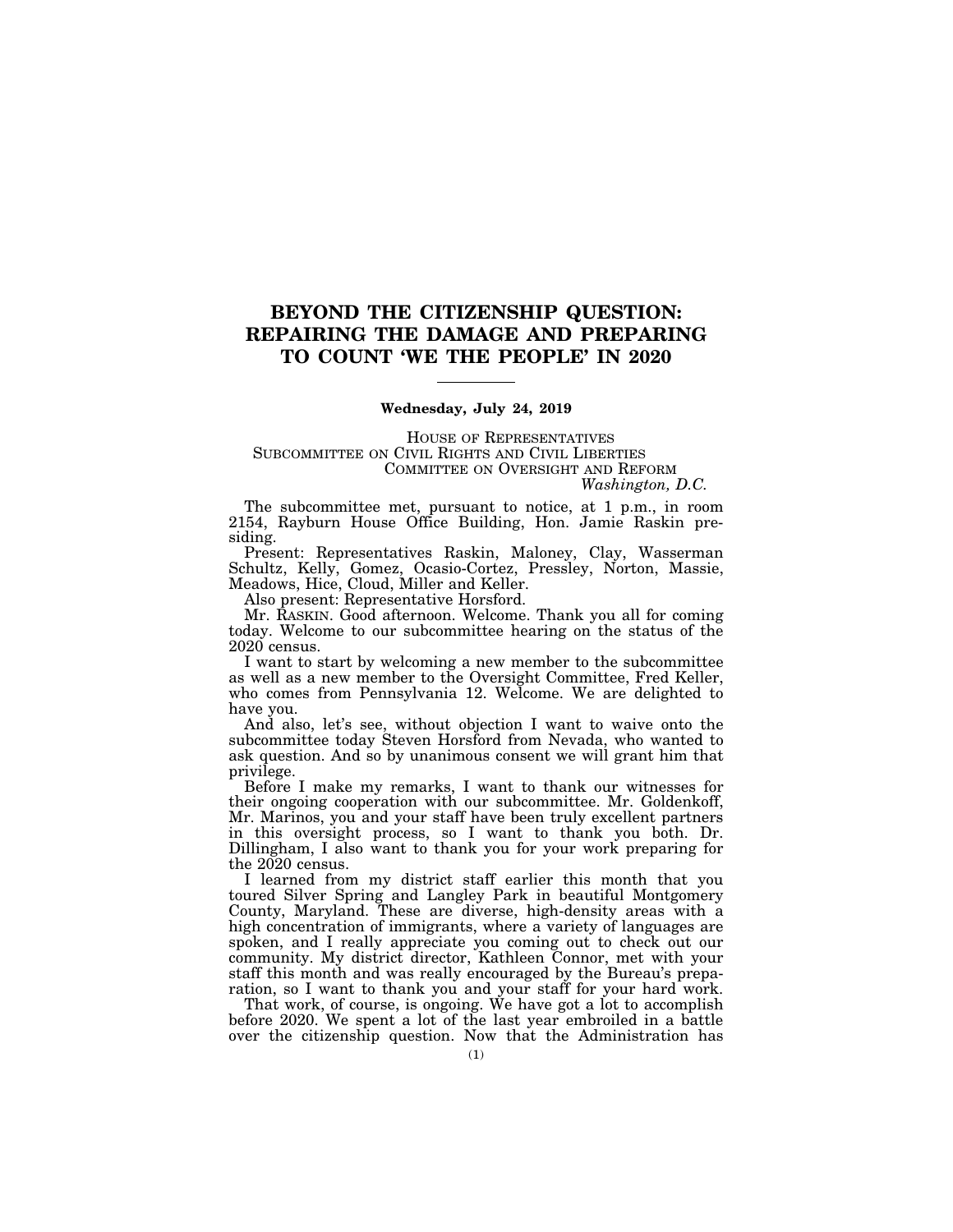been forced to stand down by Congress and by the Supreme Court the Bureau must devote all available resources to repairing the damage of this effort, getting us back on track, and conducting a complete and accurate account in 2020.

Although the move to impose the citizenship question has been rejected by the courts as arbitrary and capricious, I fear that it may still be endangering an accurate count in 2020, so I am eager to hear about the aggressive steps that the Bureau can take and is taking to repair the damage caused by this ill-considered campaign.

Every 10 years the Bureau struggles to count everybody in America—according to constitutional directives. Some communities, including communities of immigrants and people of color, are chronically under-counted. They then do not receive their fair share of government resources, in everything from Federal and state legislative representation to Medicaid and Head Start.

The consequences of an under-count reverberate for decades. The Bureau's own study showed that distrust of the government imperils a good count. Among communities of color, 41 percent of Asian Americans, 35 percent of African Americans, and 32 percent of Hispanics are very concerned about the census being used against them. Similarly, 39 percent of people who are not English proficient and 34 percent of those born outside the U.S. are afraid to respond in the census. So, there is a lot of fear in our communities that we have got to strive to overcome.

The citizenship question, the President's Executive Order and his immigration policies, and the threatened raids all strike fear in the hearts of many of the communities that are already mistrustful of government. And even though the question will not be on the 2020 census, there is a test in the field right now where 240,000 families are being asked the citizenship question. Why is that?

This decision to post the citizenship question to hundreds of thousands of people after the Supreme Court rejected it seems hard to reconcile with the reality of the Supreme Court decision and the unbroken defeat of the question in the lower district courts. So now we face the threat of prolonged confusion, and I do hope we can talk about that.

The Bureau must outline specific steps it is taking to increase outreach to the communities whose participation has been chilled. Specifically, the Bureau must reassure everyone of the confidentiality of the data collected. It must reaffirm its commitment that census data will not be used for law enforcement purposes. It must clarify the impact of the President's Executive Order on the confidentiality and use of census data, and it must identify specific actions that it will take to differentiate itself from law enforcement in the field.

In light of the damage done, I think the Bureau should increase outreach to hard-to-count communities instead of sitting on \$1 billion in appropriated funds. Earlier this year, the Bureau told Congress it intends to carry over \$1 billion to Fiscal Year 2020 instead of spending it this year. Why is that? I fail to see a compelling reason for the delay.

The Bureau relies heavily on partnership specialists to create relationships in hard-to-count communities but it is two months be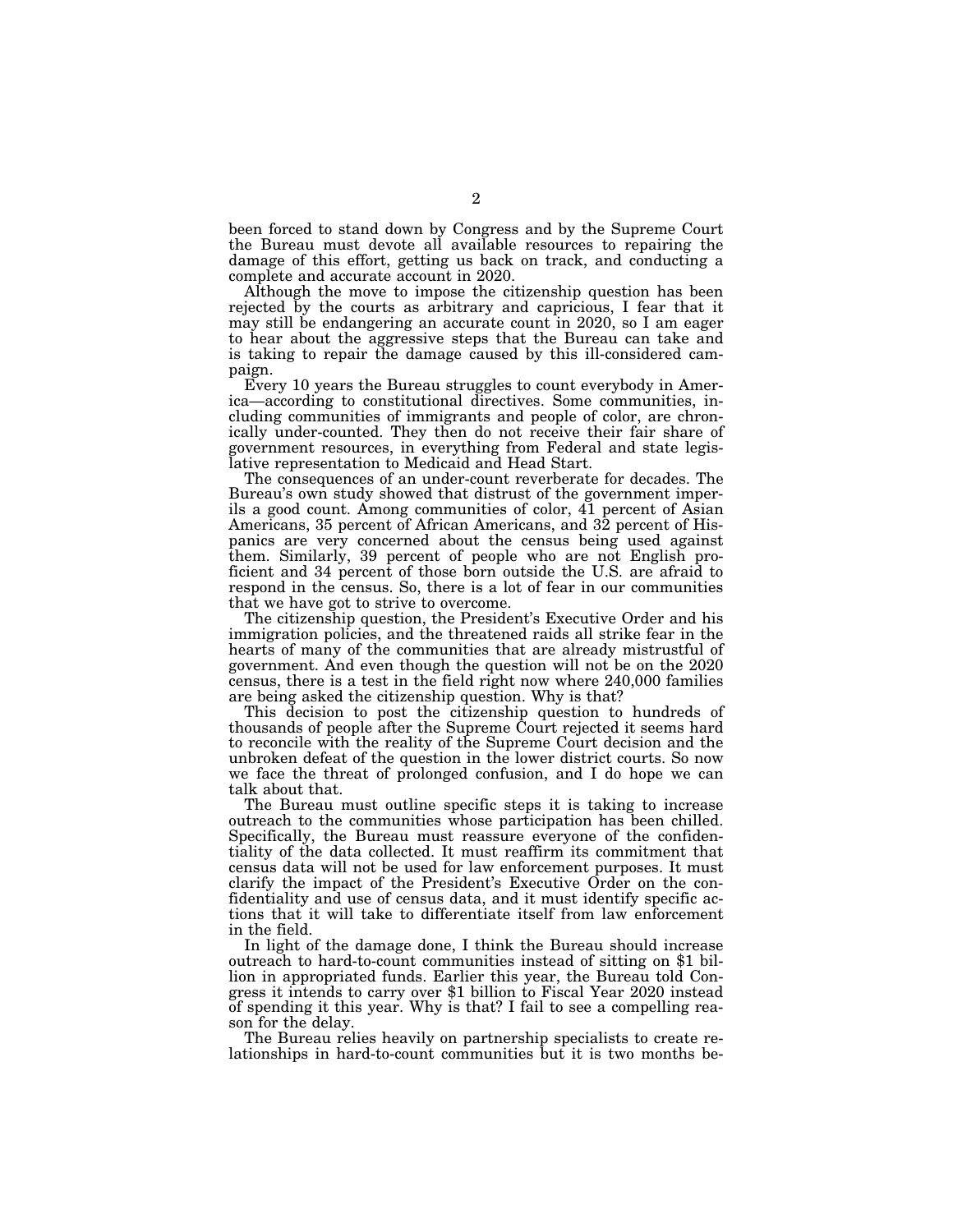hind on filling 1,500 positions, reportedly due to a backlog in background checks. But we can't afford this delay. Census staffers will soon begin knocking on doors. Shouldn't the Bureau be using the leftover funds or the existing funds to clear this backlog?

Earlier this year, the House Appropriations Report ordered the Bureau to improve its communication strategy and to open questionnaire assistance centers, QACs, to reach communities missed in the Bureau's count. QACs would provide reliable locations in hardto-count communities where people could seek face-to-face assistance from census staff. QACs only cost the Bureau \$27 million in 2010. Why isn't the Bureau using the carryover funds to open QACs, as directed by Congress?

The Bureau has been underfunded for many years. Now that it has been granted a healthy budget it is refusing to spend it. Outreach for the census should be fully funded now.

Finally, the Bureau should improve its processes for tracking and implementing security recommendations to safeguard data and avoid missing key deadlines. I am alarmed to hear that the commerce inspector general recently found that the Bureau's IT systems contained fundamental security deficiencies that violated Federal standards, indicating that the Bureau is behind schedule in developing its systems for 2020. This is a common theme.

GAO has noted that the Bureau is behind schedule on resolving 104 high-risk or very high-risk security vulnerabilities and that it has no schedule or process for implementing security recommendations that were rendered by the Department of Homeland Security. That is not acceptable. The Bureau is home to one of the largest data bases of identifiable personal information on the American people. The security of this data is paramount, not only to a wellrun census but to the public's confidence in our system. I trust that the GAO has recommendations for the Bureau to get back on track and I look forward to hearing its plans for that today.

And now I happily will yield to the ranking member of the committee, my friend, Mr. Meadows.

Mr. MEADOWS. Thank you, Mr. Chairman. Thank you for calling this hearing. Obviously this is not the first hearing we have had on the census. The decennial census is something that we have had under this Administration and under the previous Administration where we have had timelines that we have been working on. So, Dr. Dillingham, we look forward to hearing from you in terms of how we are making progress.

I do want to offer—I mean, this is Mr. Goldenkoff's at least ninth hearing, I think, as we look at this particular issue, because I know that when I was chairman of the Government Operations Subcommittee this was of critical importance that we get it done right. And so whether it is this Administration or the prior Administration, my fear had been, and continues to be, are we going to do those cybersecurity issues and the end-to-end testing to make sure that we can count on not only the privacy that the chairman talked about but the integrity of the system.

I will also offer a little bit of a counter-narrative. We have spent way too much time on the citizenship question. It is time that we get serious about implementing this, and, candidly, any direction that we continue to maintain as it relates to the citizenship ques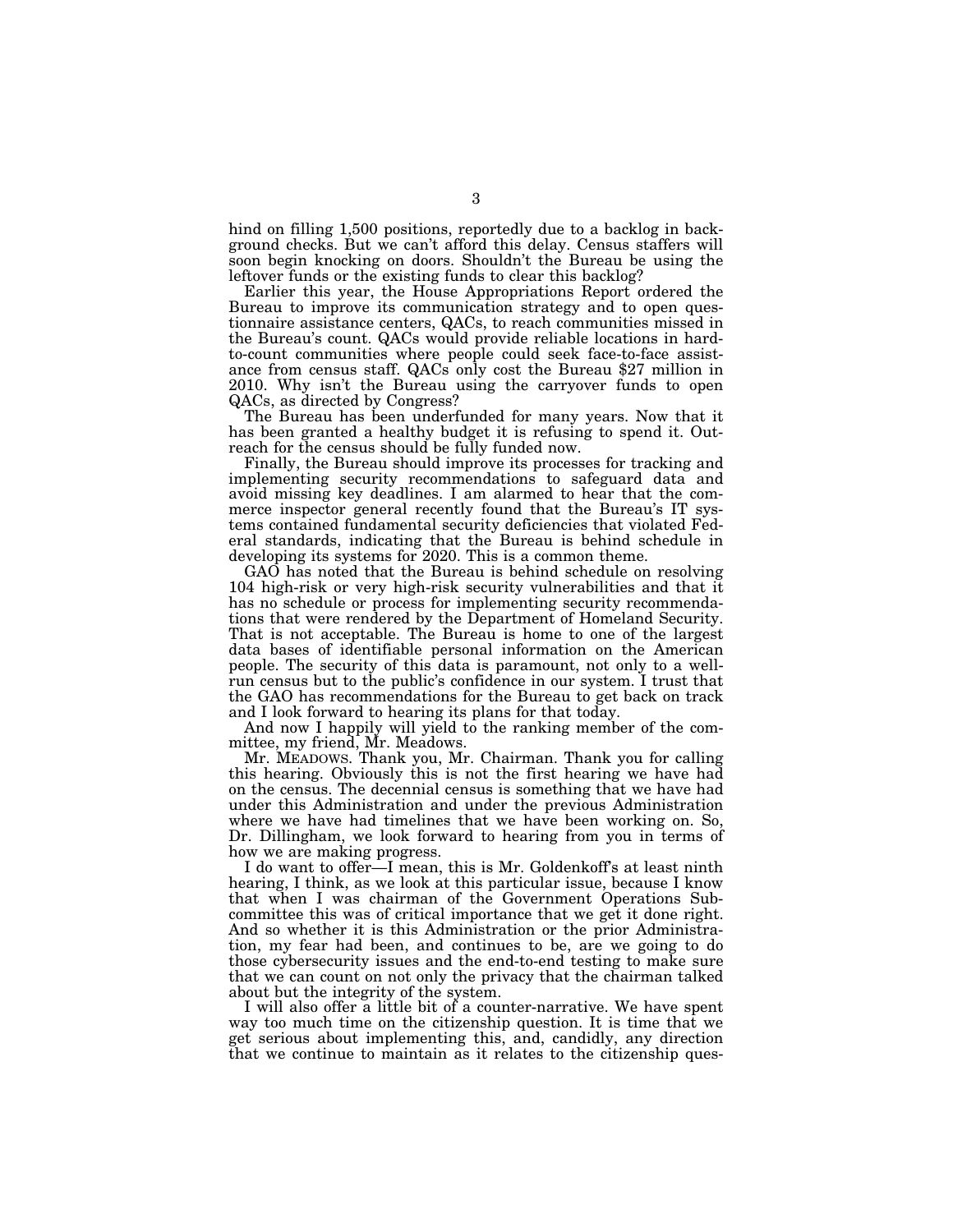tion is problematic, in terms of delivering and actually counting those individuals. I also know that there is a strong outreach. Dr. Dillingham, I want to thank you for the strong outreach to those, what I would say more rural and underserved communities, that the chairman was talking about. The funds that are allocated—I happen to agree that we need to roll those into next year, because I don't know about any of you but if there is a thing that most Americans are thinking about today, if there is a top 20 list, census doesn't make the top 20 list. I am just telling you. It will make it starting in March and April of next year, we will start to see that, and that outreach needs to really be dedicated. But we need to have the systems in place now.

And so what I would say is identifying those systems, making sure that they are there, making sure that the way that we collect the data—I know this is going to be a groundbreaking way that we use the internet like we have never used it before. But we tried that in 2010, and it didn't work. And so the last thing I think this chairman wants, or that I want, is to have egg on our face when it comes to actually counting every individual.

And regardless of where you stand on whether the citizenship question should be asked or not, it is imperative that we count everybody, and it is imperative that we do that in a way where we can allocate not only the resources, the \$650 billion or so that flows to each one of our districts, but that we do it in a fair and accurate way. And so I look forward to hearing from you on that.

I have got a longer written statement that I would ask for unanimous consent to be added to the record.

Mr. RASKIN. Without objection.

Mr. MEADOWS. I thank you, the chairman. And I apologize in advance. I actually have a meeting at the other end of Pennsylvania Avenue that I have to get to, and so we have got other people coming in, but we have got staff that is paying attention. And so with that I yield back.

Mr. RASKIN. Well, we appreciate that. We appreciate your very thoughtful remarks, Mr. Meadows, and we will release you to the uncertain fortunes of the Article 2 branch, and we will stick right here with Article 1 branch. But thank you for coming.

I now have the pleasure of welcoming our witnesses. First is the Honorable Steven Dillingham, Ph.D., who is the Director of the U.S. Census Bureau; Robert Goldenkoff, who is the Director of Strategic Issues for the U.S. Government Accountability Office, the GAO; and Nicholas Marinos, the Director of Information Technology and Cybersecurity at the GAO, at the U.S. Government Accountability Office.

I will begin by swearing all of you in, please rise, if you would, and raise your right hand. And Mr. Keller has been promoted very quickly to the ranking member of our committee.

[Witnesses sworn.]

Mr. RASKIN. Let the record reflect that all the witnesses answered in the affirmative.

Thank you, and please be seated.

The microphones are sensitive, so please speak directly into them. And without objection, your written statements will be made part of the permanent record.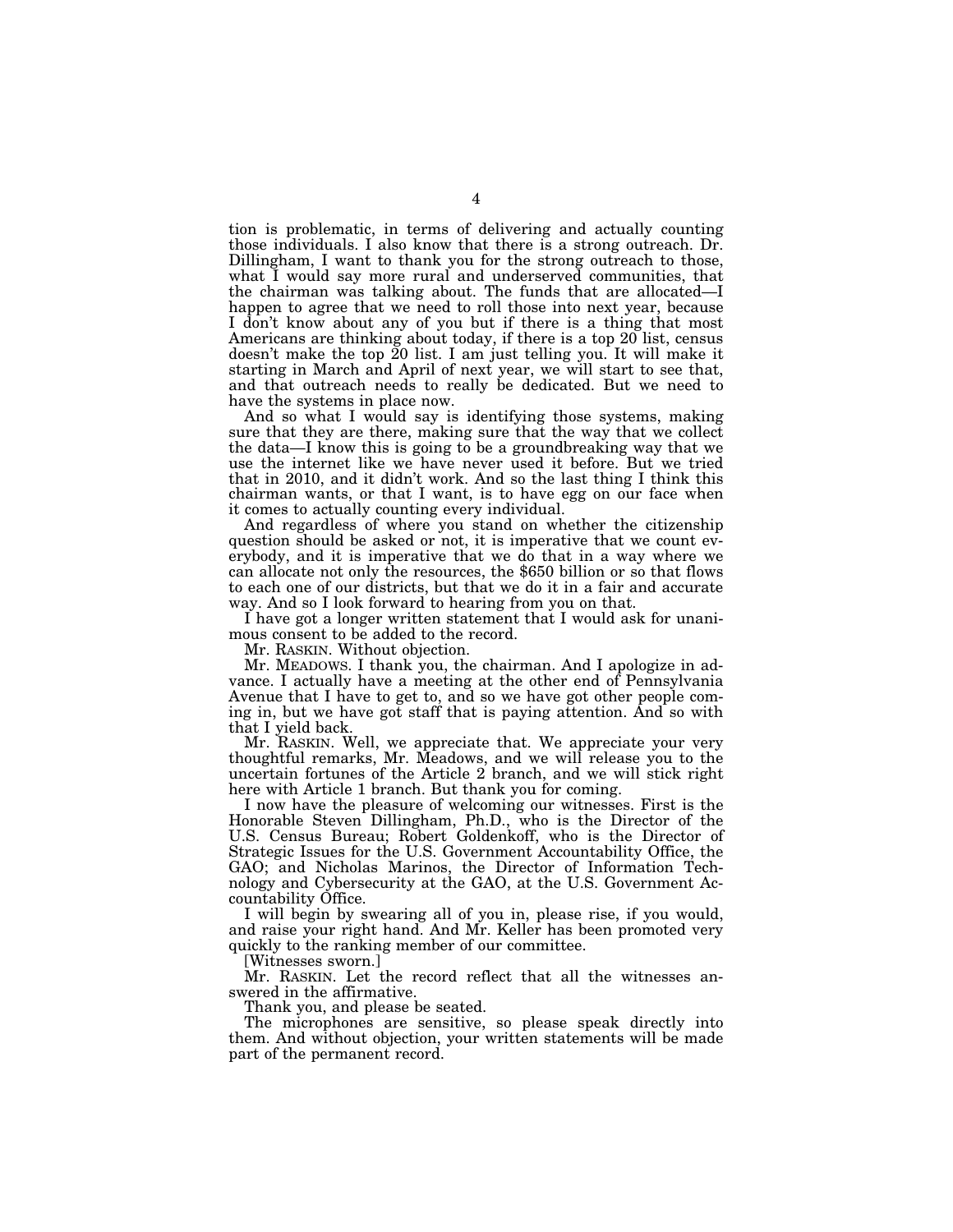With that, Director Dillingham, you are now recognized to give an oral presentation of your testimony for five minutes.

### **STATEMENT OF STEVEN DILLINGHAM, Ph.D., DIRECTOR, U.S. CENSUS BUREAU**

Mr. DILLINGHAM. Chairman Raskin and committee members, thank you for inviting me. This is an important time for the Census Bureau and the 2020 census. The census clock is ticking, we are increasingly ready, and we thank you for your support.

Regarding the President's Executive Order, we are reviewing it. Steps have begun to form an interagency working group. We will share updates.

Preparations for the census continue unabated and execution is near. The census will begin in remote Alaska in less than six months. The nationwide count commences in nine months, in March 2020.

It is my opinion, one shared by the Census Bureau professionals, that we have an outstanding plan built upon best practices, with cost savings and important innovations. We have teams in place and hirings are underway. Our teams are entering a high-performance phase. Hiring is proceeding. Training is continuing. Safety and accountability are progressing. Currently we are onboarding tens of thousands of address listers. We appreciate congressional help in recruiting them.

With hurricane season here, we must be prepared for disasters and unforeseen events. When a disaster strikes, we can and will adapt. Information system readiness and cybersecurity are paramount. Our well-designed IT systems and integrated operations are working. We test for functionality, scalability, and, of course, cybersecurity. Data is encrypted at every stage. We are working closely with government and industry experts.

Oversight, accountability, and support are valued. First, we are committed to assisting Congress and this subcommittee. Second, we appreciate the work of the Government Accountability Office and Office of Inspector General. We agree the 2020 census is high risk, given its scope, complexity, and importance.

Third, we appreciate bipartisan support, including continued funding. Appropriators requested a plan for additional funds. We developed an option to increase community partnership assistance and hard-to-count outreach.

Our highest priority, as mentioned by the chairman, is to reach hard-to-count groups. We continue to identify and visit such communities, found in all states and in urban, suburban, and rural areas. During my travels I see partners reaching people in new and better ways. Counting children has been a perennial challenge. We are working closely with pediatricians and schools. We have plans to reach the homeless. Our partnership specialists from local communities and different backgrounds enhance these efforts. We have integrated, research-based outreach campaign that messages for diverse communities.

I often repeat the message that the 2020 census is easy, safe, and important. A member of the congressional Hispanic Caucus recently suggested that I reverse that order.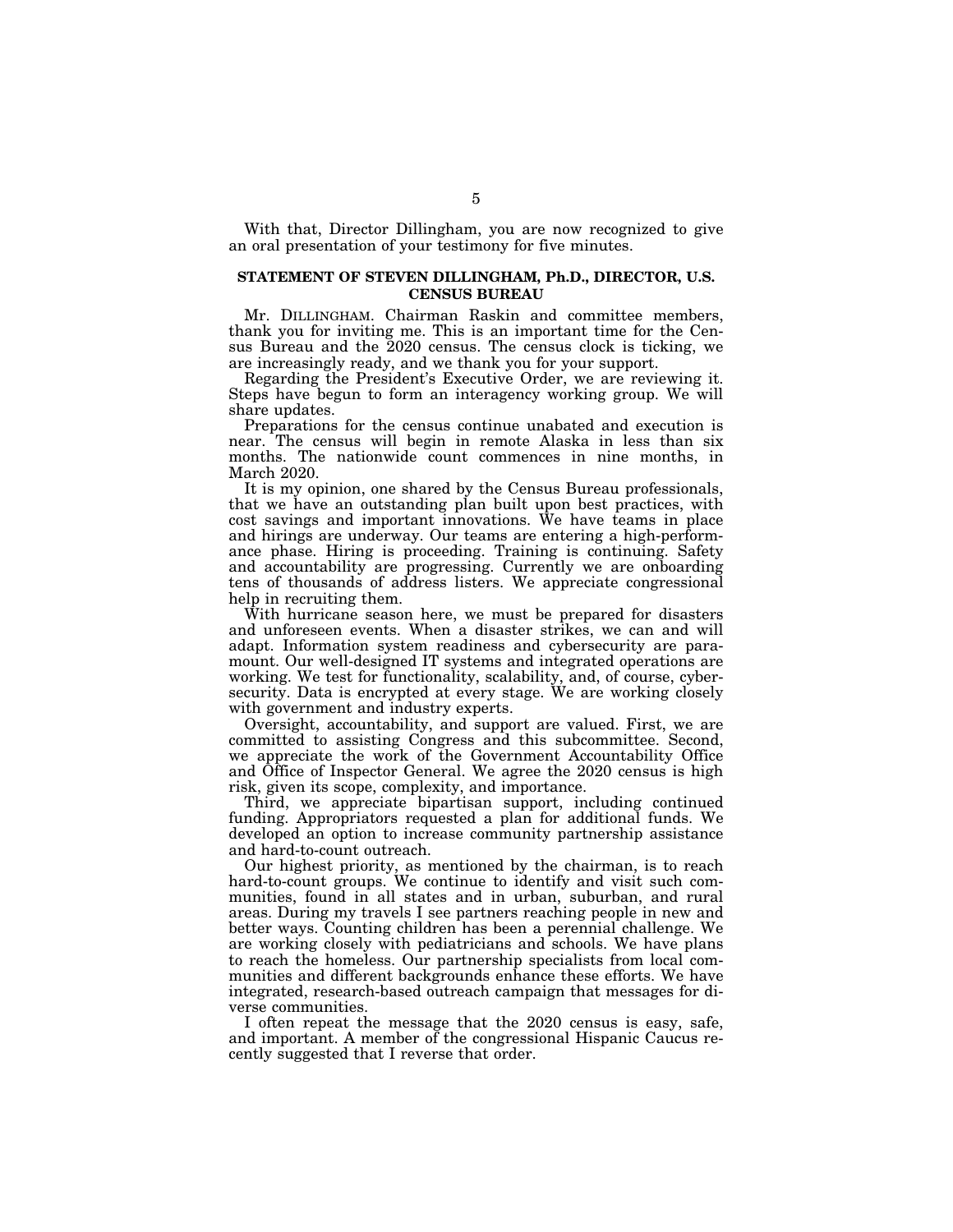The census is important. Its importance increases daily. Data is used for apportionment and redistricting, and by governments at all levels in developing policies and administering programs for billions of dollars reaching millions of people. Funds support education, transportation, health and human services, safety jobs, and more. It is used by government, businesses, and families.

The census is safe. Census data remains secure with confidentiality protected. Congress passed stringent laws with severe criminal penalties of imprisonment and fines for violations. Census employees take a lifetime oath to protect our data. The Census Bureau sets the highest standard and maintains a culture and practice of protecting data. It is not shared with anyone or any agency.

Finally, the census is easy. This is due to improvements in technologies. People may complete the census anytime, anywhere. Our language assistance will reach more than 99.6 percent of the population. This will be the first census ever where people may choose to answer electronically. If people prefer paper, questionnaires will arrive automatically in the mail.

I describe our technologies and tools in context of a familiar story. Late at night, a person sees a friend under a street lamp, looking for a lost item. The friend joins the search but is having no luck. He asks his friend, ''Are you sure you lost it here?'' The friend replies, "No. I dropped it down the block in the dark, but I am looking here because the light is better.''

We can no longer rely on collecting data in the usual ways and places. With internet and phone options we have tools to go into the less-visible, hard-to-count areas and collect the data. In the boroughs of New York City, mobile devices can count in the street markets or among the students at Queens College. In Detroit, they can be used in civic centers and houses of worship. In South Carolina and Georgia, the technology can count persons displaced from closed mill villages or rural farms.

In Silver Spring, Maryland, you can deploy the tools in community centers and commercial establishments like Korean Corner. In Baltimore, Maryland, libraries and recreation centers alone provide 80 locations with interconnectivity that can and will be used. Partnership specialists will work with community groups, using computers and laptops and phones, to count others wherever they may be, including homeless beneath the freeway. Options for reaching hard-to-count persons are limited only by imagination and initiative. In Baltimore, I met partners with great ideas and initiative.

On the lighter side, I made an offer to the mayor to repeat a well-known act of a previous mayor. When the opening of the city's aquarium was delayed, that mayor publicly fulfilled his bet on the opening date by jumping, with cameras rolling, into the aquarium's seal pool. I made that pledge to Mayor Young last week. If the city's response rate matches or exceeds the state average, I would love to jump into the seal pool to celebrate the city's success. I expect to lose that bet. The Baltimore city's plan, that I have with me, was released on Friday. It is complete with extensive partnerships and a host of exciting innovations.

I am optimistic about what I am seeing across the Nation. Preparations are underway. Partnerships are increasing. Interest and enthusiasm are growing. Working together, arm in arm, hand in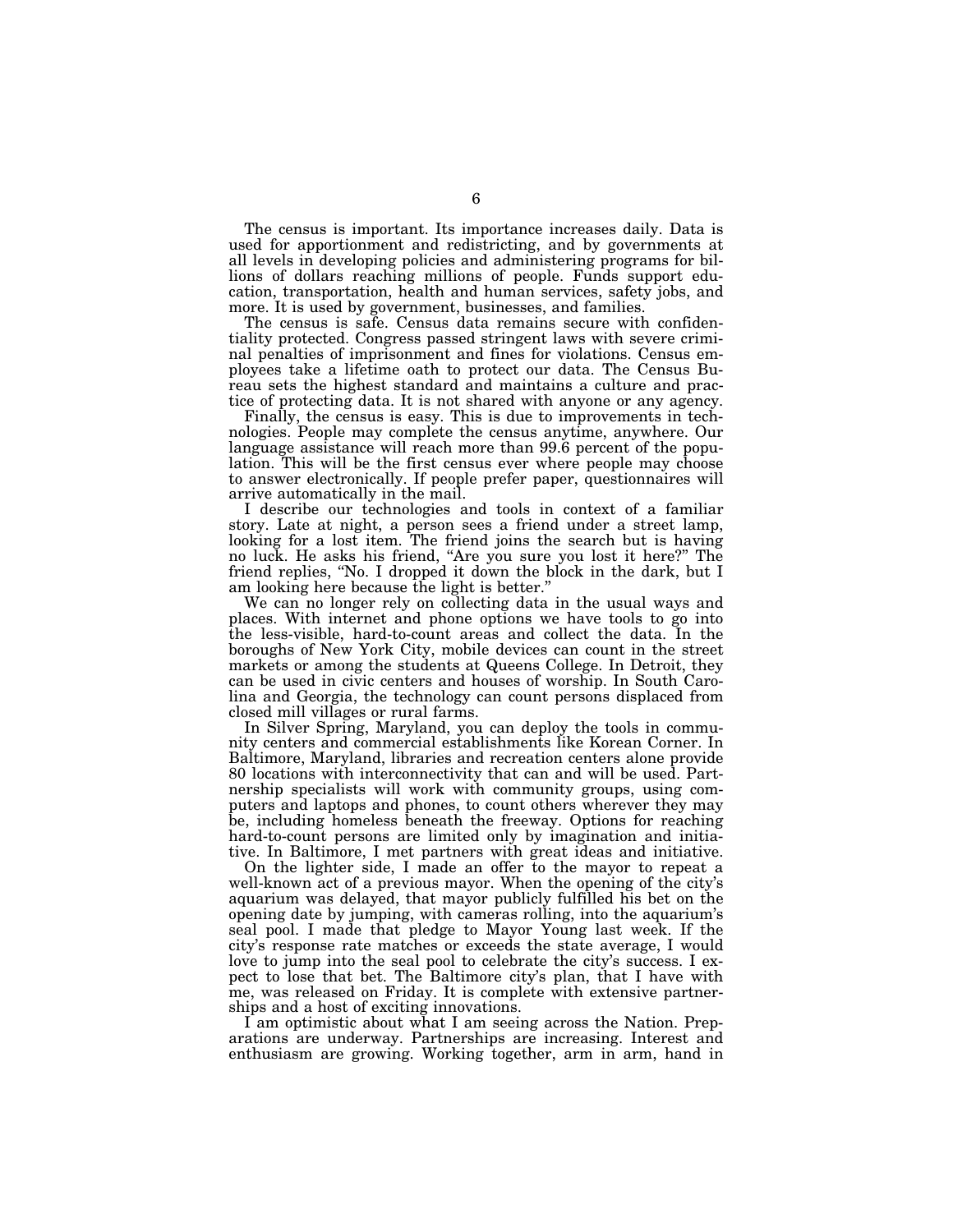hand, and with new technologies, expanded outreach, and community partnerships, we can conduct the best census ever, one that is complete and accurate.

I look forward to answering your questions.

Mr. RASKIN. Thank you very much, Mr. Dillingham. Mr. Goldenkoff, you are recognized for five minutes.

### **STATEMENT OF ROBERT GOLDENKOFF, DIRECTOR OF STRA-TEGIC ISSUES, U.S. GOVERNMENT ACCOUNTABILITY OFFICE**

Mr. GOLDENKOFF. Chairman Raskin and members of the subcommittee, GAO is pleased to be here today to discuss the Census Bureau's readiness for the 2020 head count.

As you know, in recent years we have identified a number of operational, IT, cybersecurity, and other challenges that raise serious concerns about the Bureau's ability to conduct a cost-effective enumeration. In February 2017, we added the 2020 census to GAO's list of high-risk government programs and it remains on our high-risk list today.

My remarks this afternoon will focus on two such challenges implementing design innovations aimed at controlling costs and hiring temporary staff. My colleague, Nick Marinos, will then discuss the challenges the Bureau faces in implementing and securing critical IT systems.

The bottom line is that as the countdown to census day grows short, the Bureau has made important progress toward mitigating some of the risks facing the census, and we are encouraged by the Commerce Department and Census Bureau's leadership commit-

Still, the Bureau estimates the census may cost as much as  $$15.6$  billion, a  $$3$  billion increase over the Bureau's original estimate, and significant uncertainties lie ahead. For example, with respect to design innovations to help control costs while maintaining accuracy, the Bureau will use new procedures and technology for 2020, including greater use of automated data collection methods, administrative records in place of data collected by enumerators, verifying most addresses using aerial imagery and other in-office procedures rather than by going door to door, and allowing households the option of responding to the census via the internet.

These innovations show promise for controlling cost but they also introduce new risks, in part, because they have not been tested extensively, if at all, in earlier enumerations. As a result, testing is essential to ensure that key IT systems and operations will function as planned. However, citing budgetary uncertainties, the Bureau scaled back operational tests in 2017 and 2018. Without sufficient testing across a range of geographic locations, housing types, living arrangements, and demographic groups, operational problems can go undiscovered and the opportunity to refine procedures and systems could be lost.

Another risk factor is the hiring of temporary staff, and, in particular, the onboarding of partnership specialists. Currently, the Bureau plans to recruit approximately 2.24 million applicants, and from these, to hire over 400,000 temporary field staff for two key operations, address canvassing and non-response followup. According to Bureau officials, the Nation's current low unemployment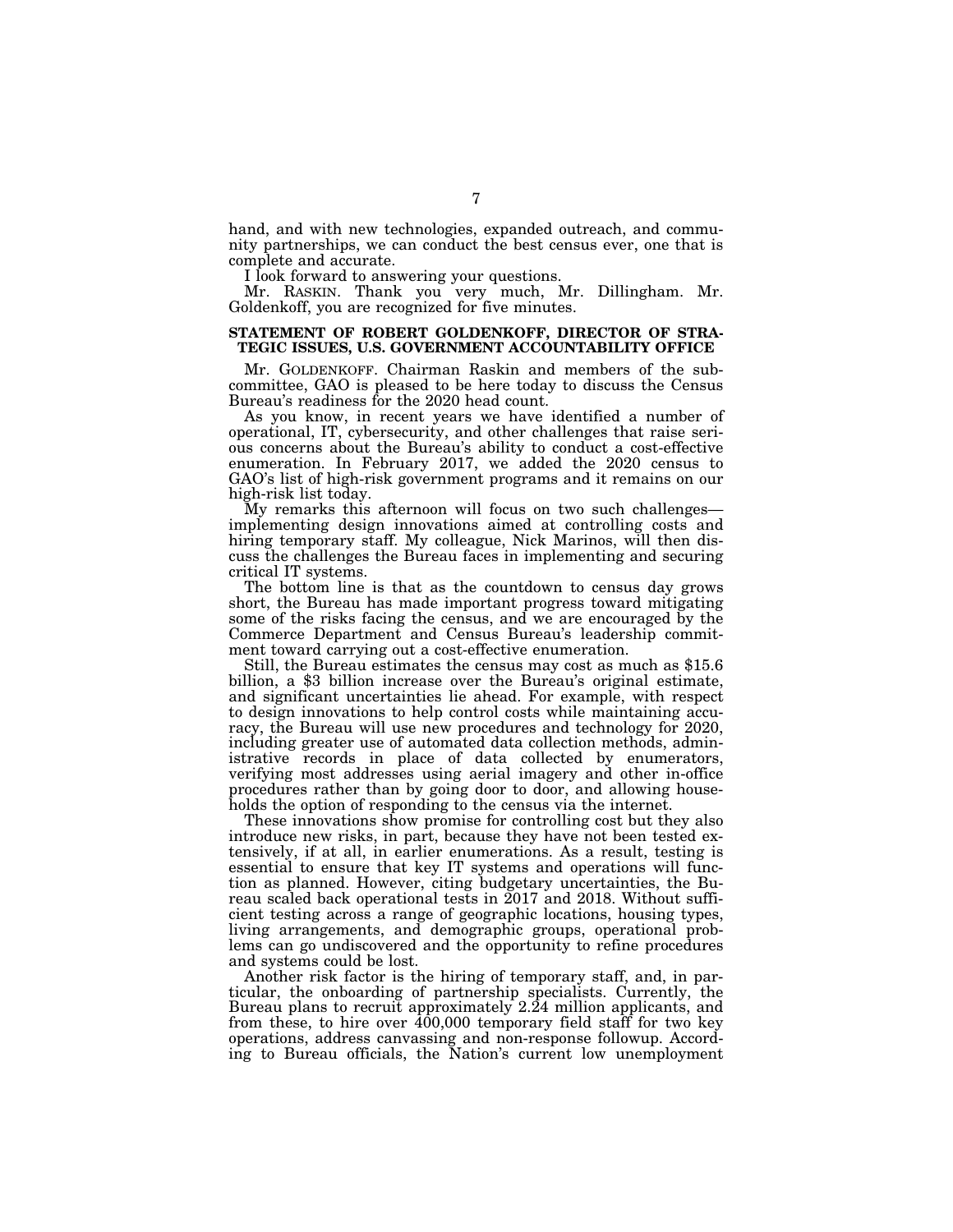rate has not yet impacted their ability to recruit staff, and as of July 2019, the Bureau reported that for all 2020 census operations it had processed just over 500,000 applicants.

But at the same time, the Bureau was also seeking to hire approximately 1,500 partnership specialists by the end of June 2019, to help increase census awareness in minority communities and hard-to-count populations. The Bureau fell short of this goal with just 903 partnership specialists hired as of July 6, and as of July 17, another 872 applicants were awaiting to have their background checks completed. The Bureau expects to have all 1,500 partnership specialists on board by September 1, 2019.

In the coming weeks, it will be important for the Bureau to hire and retain the full complement of partnership staff planned for 2020. Otherwise, it might affect the Bureau's outreach efforts to key communities at risk of being undercounted.

In short, while the Bureau and Department of Commerce have taken steps to keep preparations for the decennial on track, additional steps are needed. Going forward, to help ensure a cost-effective head count, continued leadership attention and strong congressional oversight will be needed to help ensure that the Bureau implements our open recommendations, that key components and systems work as required, that preparations stay on schedule, and management functions follow leading practices.

This concludes my prepared remarks, and I now turn it over to my colleague, Nick Marinos, who will discuss the risks facing the Census Bureau's IT and cyber systems.

Mr. RASKIN. Thanks very much.

Mr. Marinos, you are recognized for five minutes.

### **STATEMENT OF NICHOLAS MARINOS, DIRECTOR OF INFORMA-TION TECHNOLOGY AND CYBERSECURITY, U.S. GOVERN-MENT ACCOUNTABILITY OFFICE**

Mr. MARINOS. Thank you, Chairman Raskin and members of the subcommittee. Thank you very much for inviting GAO to discuss the Bureau's efforts to prepare for the 2020 census.

As Robert mentioned, our most recent high-risk report highlighted a number of IT-related challenges facing the Bureau. These include IT systems readiness and cybersecurity. The bottom line is that these challenges still remain today, and we believe that it is important for the Bureau to overcome them prior to the 2020 census.

Starting with systems readiness, the Bureau plans to rely heavily on IT for the 2020 census, including through the 52 systems it plans to use during different stages of census operations. Many of these systems will be deployed multiple times in order to add needed functionality over the course of 16 operational deliveries.

The Bureau has delivered the first group of systems to support early hiring and training, and the next few months will see key testing and production deadlines for many additional systems. However, our ongoing work has determined that the Bureau is at risk of not meeting key IT milestones for five upcoming operational deliveries. These include deliveries in support of internet self-response, a new innovation that the Bureau intends to rely on for a significant portion of responses to the census, and recruiting and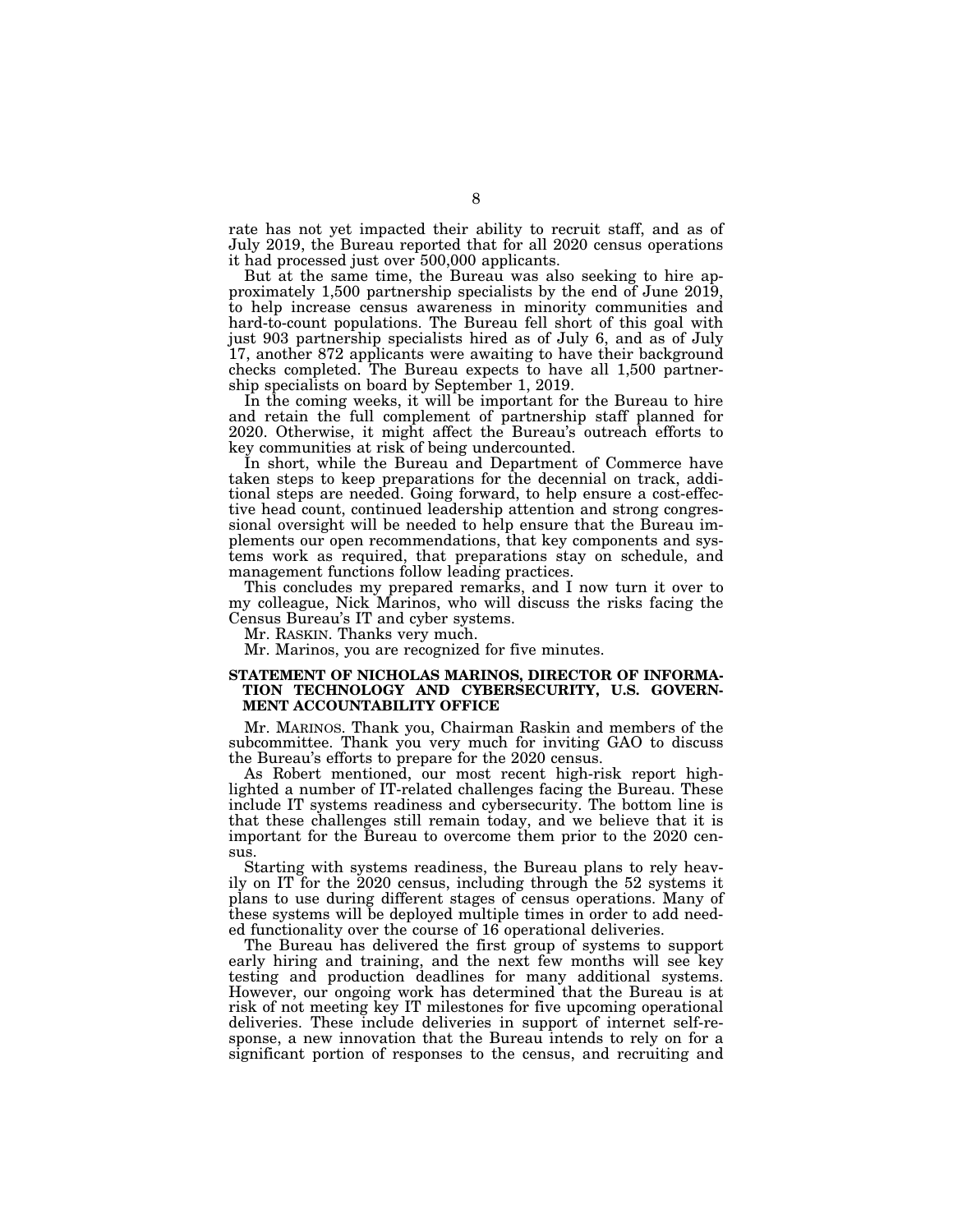hiring for peak operations, which includes hiring hundreds of thousands of temporary employees to assist with counting the population. The Bureau needs to closely monitor these schedule risks in order to ensure that the systems are all delivered on time.

Regarding cybersecurity, the Bureau is working hard to assess security controls, take needed corrective actions, and gain the proper sign-off to ensure that each system is ready for operations. Although a large majority of the 52 systems have at least received an initial authorization to operate, significant assessment work remains. According to the Bureau, nine systems will need to have their security controls reassessed to account for additional development work prior to the 2020 census, and five systems are still awaiting that initial authorization.

I would like to note that we have been encouraged that the Bureau is coordinating with the Department of Homeland Security on cyber issues. DHS has provided this assistance through cyber threat intelligence and information sharing and through conducting instant management and vulnerability assessments, among other activities.

All of these internal and external assessment efforts, including the recent evaluation performed by the Commerce Department's Office of the Inspector General, are vital, especially since the majority of the Bureau's systems that will support 2020 operations contain personally identifiable information.

At the end of the day, however, they will only be as valuable as the corrective actions the Bureau takes in response to them. We recently made two recommendations to the Bureau for management attention in this area. The first called for the Bureau to address its security to-do list in a timelier manner, and the second called for it to establish a formal process for tracking and completing actions in response to DHS' assessments.

The Bureau reported that it is working to implement our recommendations. If fully implemented, the Bureau will be better positioned to ensure that assessments will result in high-priority improvements to its cybersecurity posture.

In summary, we are running short on time before key census operations begin. Moving forward, it will be critical for the Bureau to devote enough attention and effort to completing IT system development activities and implementing cybersecurity improvements in a timely and prioritized way.

Mr. Chairman, this concludes my statement.

Mr. RASKIN. Thank you very much for that cogent presentation. Thanks to all of the witnesses. We will now begin our questioning according to the five-minute rule. I now recognize myself for five minutes.

I want to focus on the confusion caused by the census test that is currently in the field. Despite the Administration's abandonment of the citizenship question in the wake of the Supreme Court decision, hundreds of thousands of households are now still being asked to answer it. In mid-June, while the case was pending, before the Supreme Court made its ruling on June 27, the Bureau pushed a last-minute field test to 480,000 households, half of which got the citizenship question and half of which did not.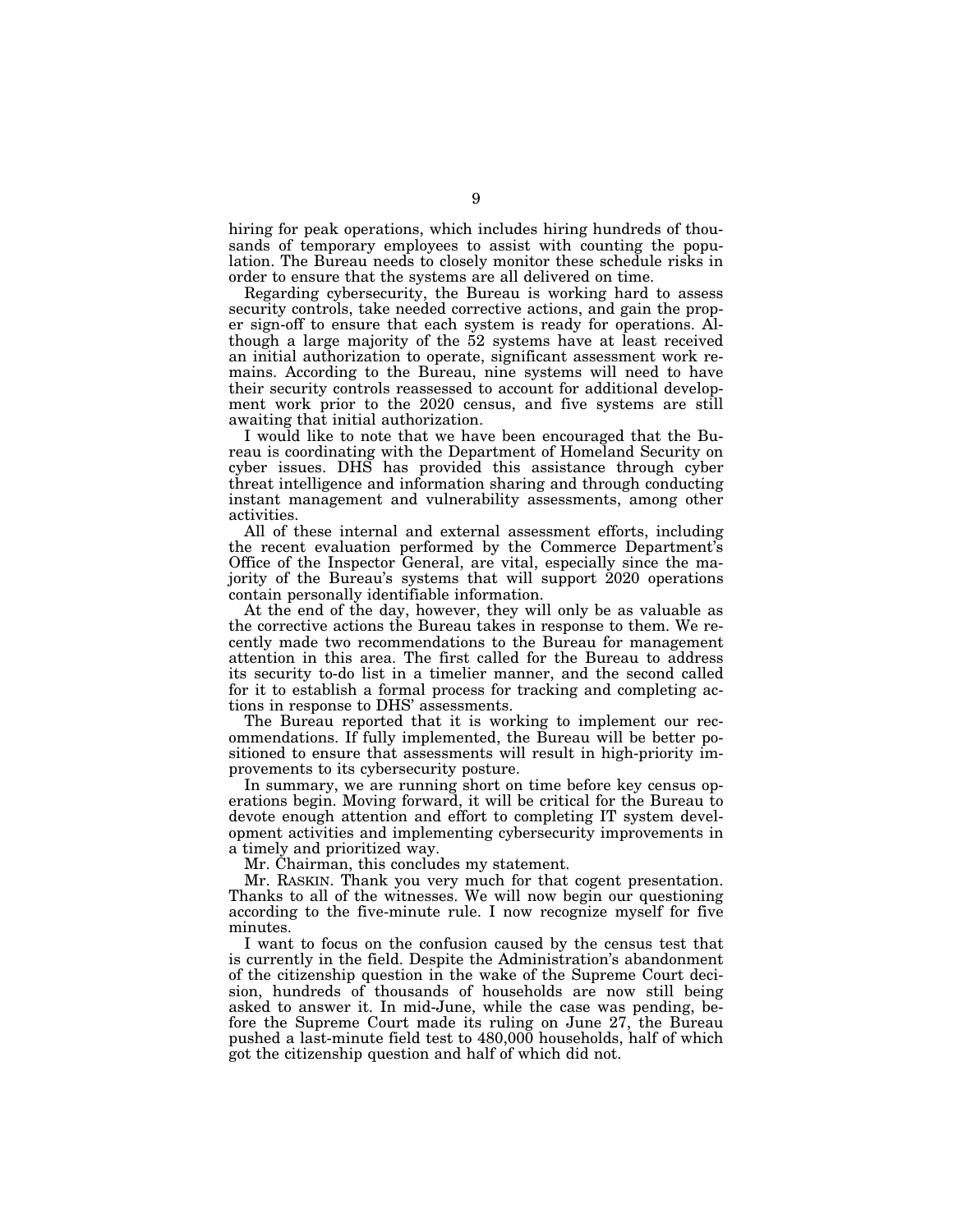The result has been confusion. Hundreds of thousands of people heard the news that the question wouldn't be asked, and yet they received a form from the census with precisely the question that the Supreme Court had rejected. Just last week, we got a phone call from a citizen wanting to know why she had received a census form with the citizenship question. I was asked that at a town hall meeting over the weekend. According to the Washington Post, one Florida resident who received the form said that receiving the test questionnaire, quote, "feels like a scare tactic."

So, Dr. Dillingham, everyone knew the Supreme Court had to rule on the citizenship question case at the very latest by the end of June. Why didn't the Bureau wait until the end of the month to hear what the court's decision was before launching this test?

Mr. DILLINGHAM. Mr. Chairman, that is an excellent question. Let me provide some context for you.

The planning—this is actually a test, a 2019 test, was designed for operational consequences and impact. So if the question was going to be in the census, we wanted to know what would be the differential impact for purposes of devoting resources, such as the partnerships, such as the enumerators, et cetera.

The planning for it began actually last calendar year. The printing occurred, I think, in April, and it followed a schedule as perfectly as possible, the same type of schedule that we would have for the 2020 census, and that is the staggered mailings, et cetera, response dates. It was to replicate, as closely as possible, the 2020 census.

Now the form itself, on each page, has ''this is a test,'' and in the introduction it says, ''This is a test to help us prepare for the 2020 census.'' So anyone that reads the information, it should be quite bold, that this is a test.

Mr. RASKIN. But if it says to get ready for the 2020 census— Mr. DILLINGHAM. That is correct.

Mr. RASKIN [continuing]. it implies that the citizenship question will indeed be on the 2020 census.

Mr. DILLINGHAM. Well, it certainly implies it is a possibility. So again, half went out without the question, half went out with the question, and our desire was to see what is the differential impact.

So we followed the schedule and actually, I think—and I will double-check—only one of the staggered mailings that I think stretched about probably six weeks, the same as with the census, or maybe it was a little more condensed, but five or six weeks, I recall, it was already—before the Supreme Court ruled—four or five of those were already in the mail, and actually the last went out earlier this week.

Mr. RASKIN. Whose decision was that?

Mr. DILLINGHAM. That was actually the career staff at the Census Bureau felt it was very important that we would know the operational impact for purposes of resources.

Mr. RASKIN. So you never made that judgment?

Mr. DILLINGHAM. No, I did not make that decision.

Mr. RASKIN. All right. Thank you.

Mr. Goldenkoff, is it normal to have a large-scale field test like this, this close to the census? In other words, if we went back to the 2010 census, would we have found a similar test in 2009?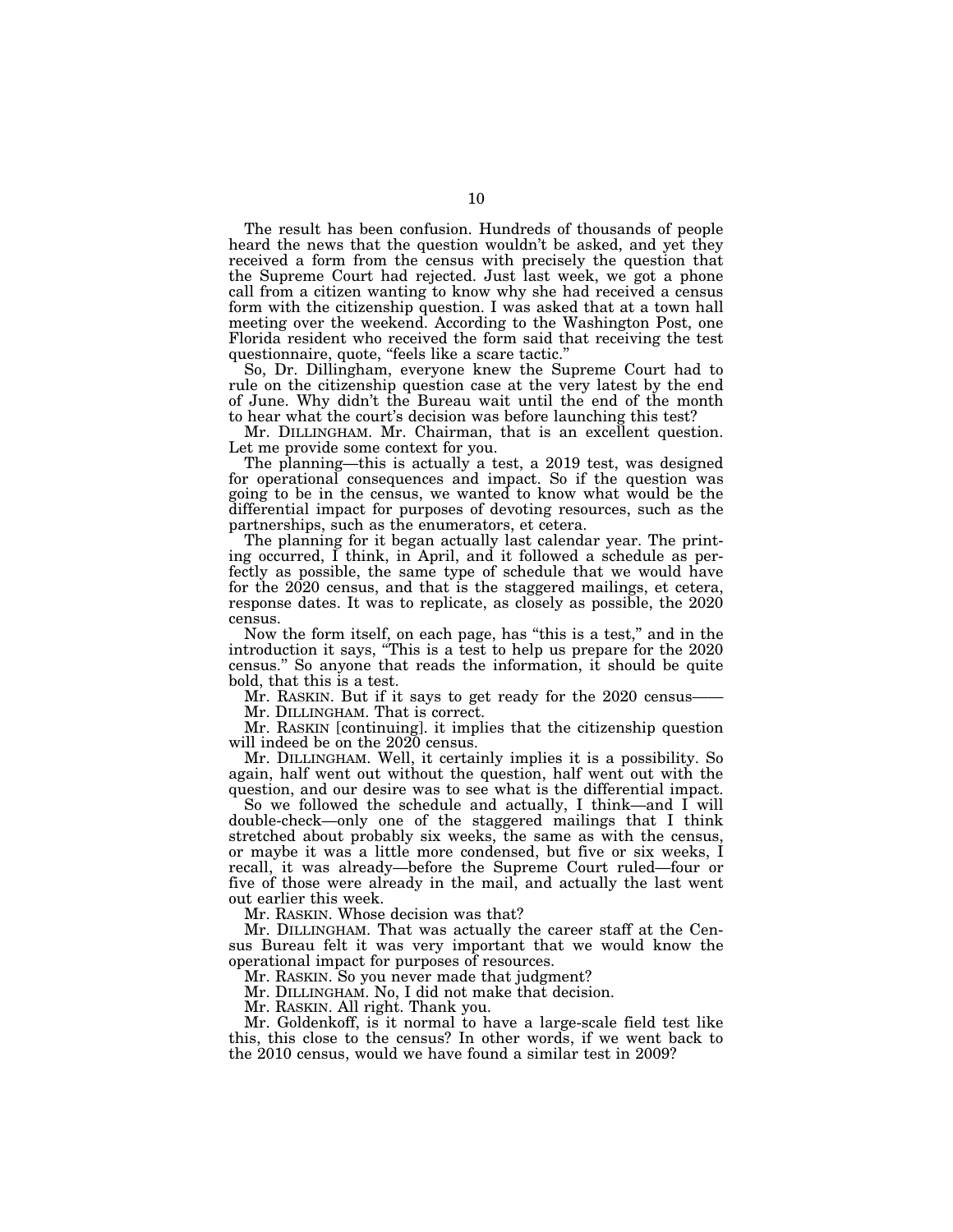Mr. GOLDENKOFF. No, and I think this highlights the risks associated with last-minute design changes to a decennial census. Typically, the last major test is conducted in the eighth year of the decade, and so when you do this—and I don't—you know, you could argue this was an important risk mitigation strategy——

Mr. RASKIN. I see that.

Mr. GOLDENKOFF [continuing]. with everything that was going on. But, you know—and it will take a lot of effort to kind of get the word out on "what was this?" And, you know, even though it says "test" on every page, it could still strike some concerns.

Mr. RASKIN. Mr. Dillingham, just to be clear, is it still going on? In other words, are there still people-

Mr. DILLINGHAM. All the mailings have been made and we are getting the results. I did check last night, and out of the 480,000 that have been mailed, more than 200,000 had been returned. But the only information we have—we haven't looked at the content of the returns—but it does verify and provide some very important information for us, and that is with regard to both the 2020 census and potentially in the future, what kind of impact this may be.

One of the things that you can tell, just by looking at the basic data returning, is that the hard-to-count areas, again, are responding at a much less rate than the other areas. So that is helping to verify that.

Mr. RASKIN. Are people being mandated to respond to the test? I mean, are you required to answer that question?

Mr. DILLINGHAM. Mr. Chairman, actually, under the laws governing the Census Bureau, when we send out a survey it does recite that this is pursuant to law and you are supposed to reply to it. That is-

Mr. RASKIN. So there are hundreds of thousands of people who, in essence, are being told they are legally obligated to answer the citizenship question right now.

Mr. DILLINGHAM. Well, in the context of a test. We do testing, all sorts of testing and surveys, and so it really is part of the routine business. But this was to look at the impact for operational purposes.

Mr. RASKIN. Okay. My time has expired and I now recognize Mr. Keller for five minutes.

Mr. KELLER. Thank you, Mr. Chairman. Thank you, gentlemen, for being here today.

I just want to make sure that I understand. I know we talked about the importance of making sure we count everybody accurately so that money gets appropriated properly. I think another concern of the American citizens is the fact when they transmit information to the government that that information is secure.

And the question I have goes to the IT systems that we are putting in place. Are they government employees that do that or do we contract the building of that software from private companies? I guess, Mr. Marinos, that would be-

Mr. MARINOS. So the answer is that contractors are leveraged by the Bureau, and so there is a significant responsibility on the Bureau to ensure oversight of those contractors.

Mr. KELLER. Okay. So if we do that, you are confident that we have—and I guess, Mr. Dillingham or Mr. Marinos, you can answer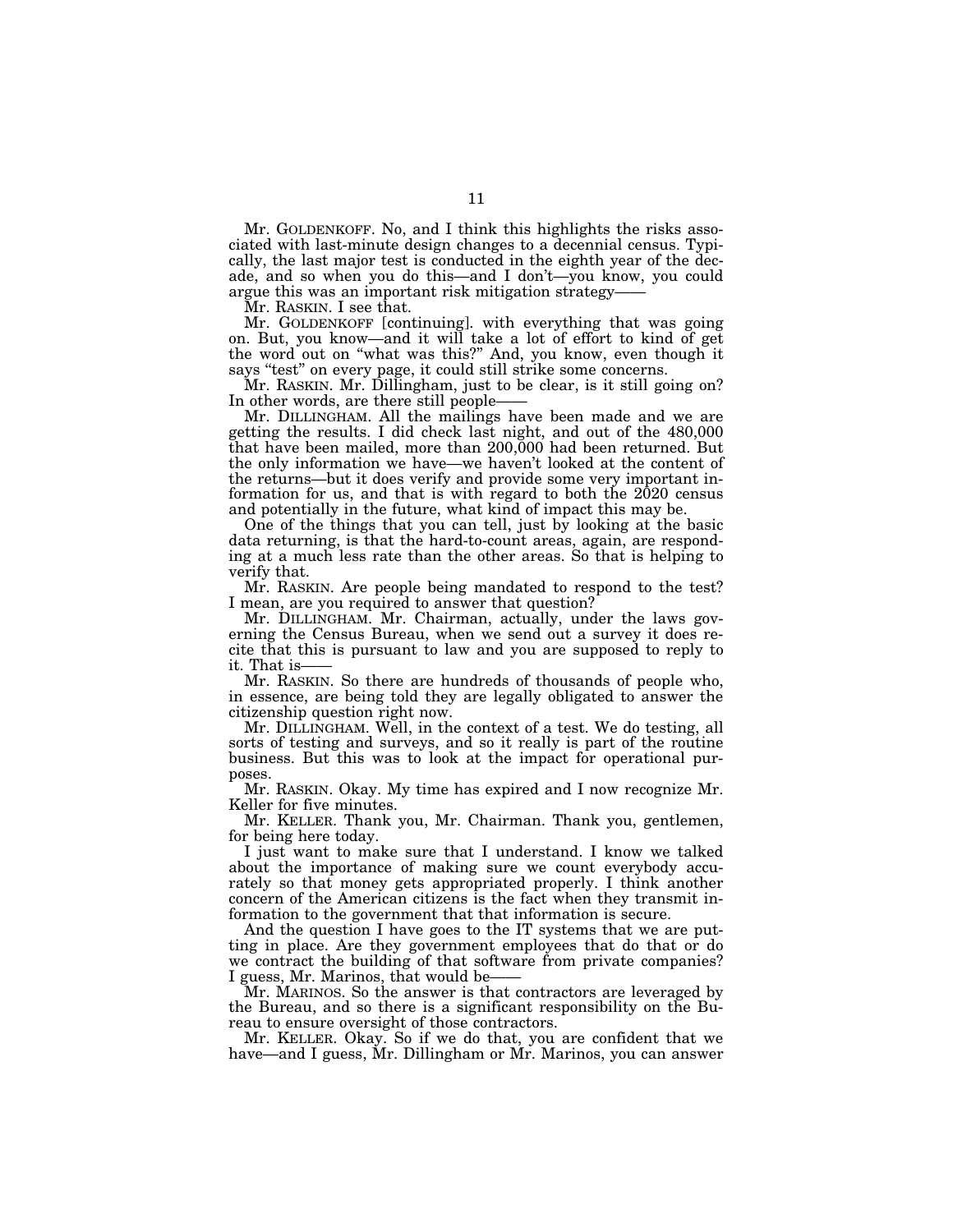this—we are confident that we have accurately and thoroughly vetted these contractors to make sure that the information will remain secure and that there is no possible way for anybody to hack into it or get that personal information of American citizens?

Mr. MARINOS. I would defer to Dr. Dillingham.

Mr. DILLINGHAM. Congressman Keller, we have very elaborate protections. As you are well aware, Title 13 requires, by law, that we protect this information. So we had existing security and it goes into, but in the collection, during the 2020 census, using the new devices, we have the latest state-of-the-art software and devices that encrypts the information automatically. It encrypts it when it goes into the device, and when it is sent to the——

Mr. KELLER. I understand that, but the companies that build this, we are sure there is no way that there is anything built into it that anybody can hack into this and gain access to the information?

Mr. DILLINGHAM. I can assure you—and we do. There are the requirements, the security requirements, for the contractors as well, and that we work with them and monitor, et cetera. And then it goes into, I will call it our normal safeguarding systems. We do apply the state-of-the-art, we have the best minds, both in the private sector and the public sector, working with DHS, the intelligence agencies, as well as the major high-tech companies to look at this. And so I can assure that we have identified no major issue that would be the type of breach that you-

Mr. KELLER. We have identified none. And again, I just want to—a question regarding a \$61 million printing and mailing contract issued by the Government Printing Office, awarded in October 2017. It is my understanding that the company receiving the contract has filed for bankruptcy, after they received a payment from the Federal Government?

Mr. DILLINGHAM. Mr. Congressman, that does predate me, but my understanding is—and I think the record is clear, publicly that a contract was let out of the Government Printing Office, and the firm that it was given to had financial problems, and, in fact, it resulted in a settlement and having to go with another contractor.

Mr. KELLER. Understand my concern. If we, as the Federal Government, couldn't even vet a company as far as financial stability and make a payment to them, I think that we should have some concern that we would be able to make sure that the companies building the software, that American citizens are going to be using to transmit their information, that their information remains secure.

I hope you can understand the concern that I have, and maybe you can speak to what processes have been put—or let me ask you this. Have processes been put in place——

Mr. DILLINGHAM. Yes.

Mr. KELLER [continuing]. to make sure?

Mr. DILLINGHAM. Yes, and I am certain that—again, we had another Federal agency involved that actually lets those contract, the Government Printing Office, and I do know that both in our agency as well as in that agency reforms were made, changes were made to guard against that in the future.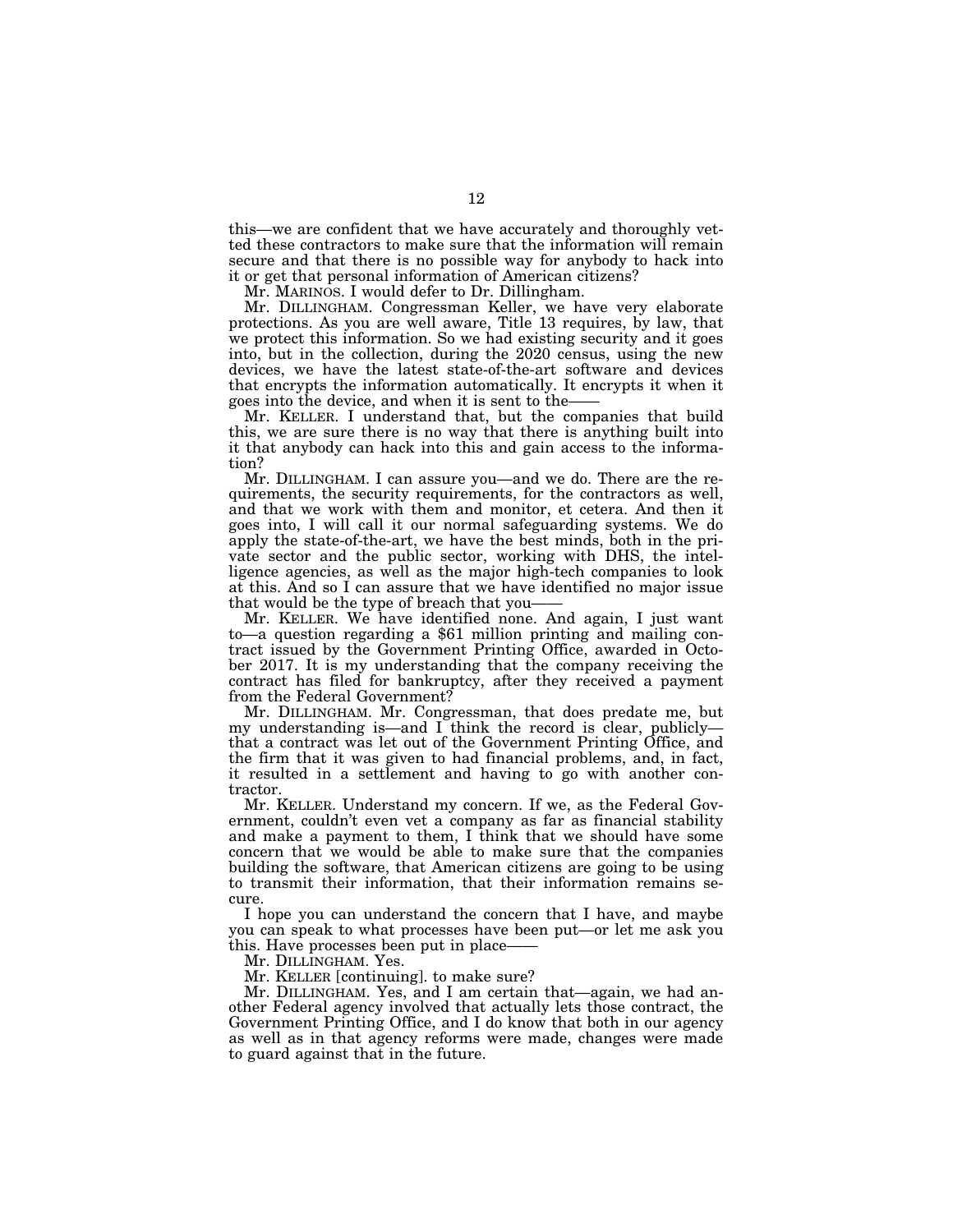Mr. KELLER. Another question, just real quickly. I understand, too, that we let a contract for a company and the company was sold and the company sold that contract, or the subsidiary that was doing that, to another company. Do we approve that, if a company is offered a contract or awarded a contract, and they sell that subsidiary or whatever?

Mr. DILLINGHAM. Mr. Congressman, I think I better get back, and maybe with particulars from our acquisition folks as to what the Federal acquisition requirements are and our adherence to those.

Mr. KELLER. Okay. I guess the point I want to make, you know, in securing the information that American citizens are required to provide to their government I think should be paramount to all of us. And I have heard a lot of things about the citizenship question that was going to be asked. And that question should not be—citizenship should not be controversial. It is not new. But I think what our committee on oversight should do is make sure that when we require American citizens to transmit information to their government, that this committee—this committee focus on making sure that that information is secure and not going down a rabbit hole, and something that should not be controversial or is not new, in the form of a citizenship question. Thank you.

Mr. DILLINGHAM. Congressman, we agree.

Mr. RASKIN. The gentleman's time has expired. I now recognize the gentleman from the first district of Missouri, Mr. Clay.

Mr. CLAY. Thank you, Mr. Chairman, and thank you for conducting this hearing. As we know, the census is such an essential part of our government and of the operation of this country.

Let me start with Dr. Dillingham. The marketing ad agency, VMLY&R, are they considered the census marketing prime contractor?

Mr. DILLINGHAM. Not to my knowledge, Congressman. We have—the one we have, we call it Y&M, Young & Rubicam.

Mr. CLAY. Yes.

Mr. DILLINGHAM. Yes. Yes. Maybe that is the full name. I apologize.

Mr. CLAY. Yes. That is who.

Mr. DILLINGHAM. That is, I will call it, the prime contractor, and we have at least eight subcontractor that specialize, particularly with hard-to-count populations and special reach efforts.

Mr. CLAY. Can you tell me which—what entity or entities are responsible for the African American media buys?

Mr. DILLINGHAM. Congressman, we definitely have that information. People sitting behind me have that. I will be glad to talk with you and meet with you.

Mr. CLAY. Yes. Can you provide that to the committee?

Mr. DILLINGHAM. Absolutely.

Mr. CLAY. Let me ask you, when purchasing ads for the census, must contractors pay media outlets in advance, and if that is so, what is the timeframe for repayment? Is it 120 days?

Mr. DILLINGHAM. Mr. Chairman, let me answer your former question, and I am told Carol H. William Agency is really the prime subcontractor with the African American population.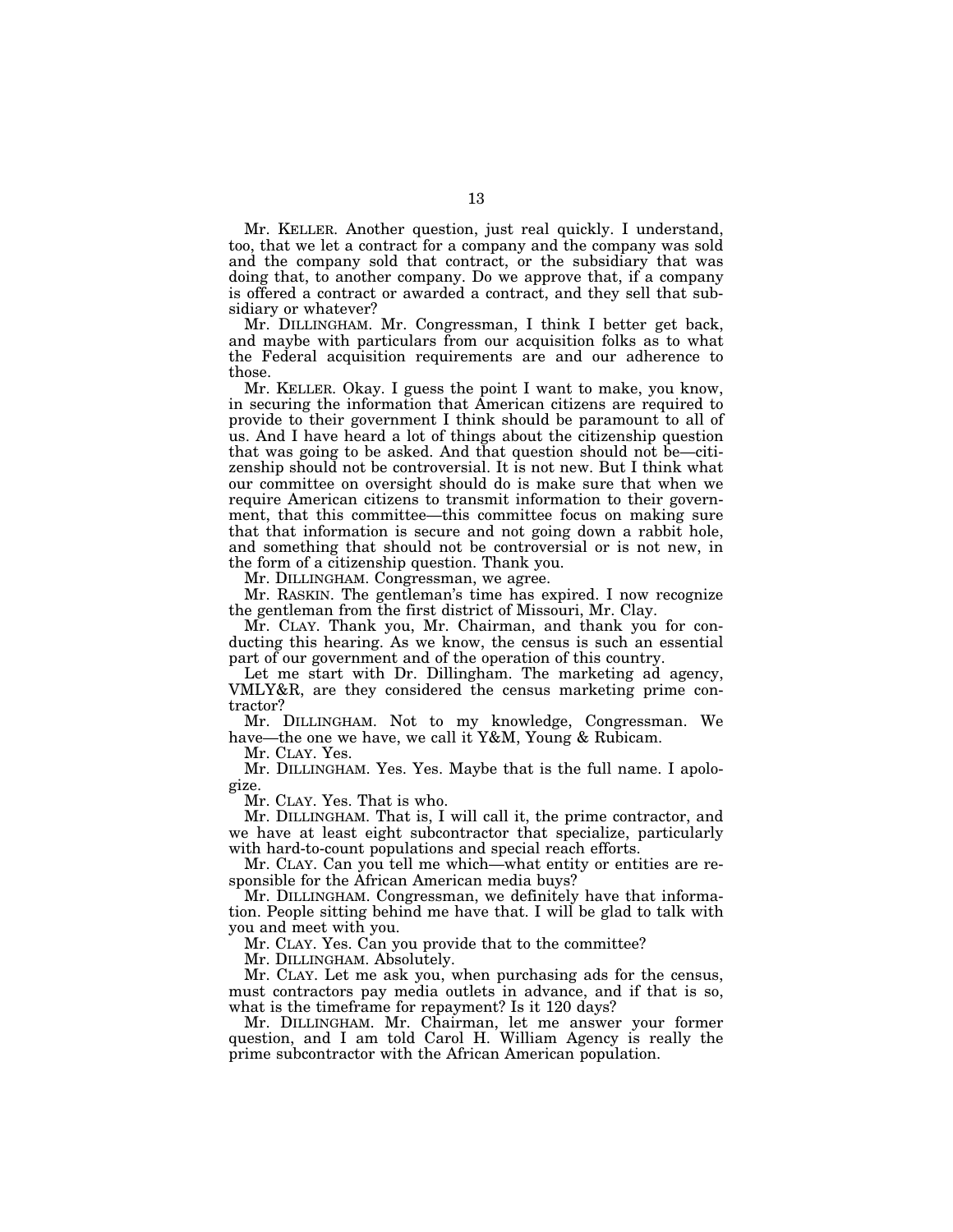The timing of the buying of the ads—this week, today, the career professionals at the Census Bureau are working, actually, in New York City, reviewing the creative products that are going to be produced for all forms of media—television, radio, print media, et cetera—and out of that process will come the messaging and the materials and the creative products, is what they call it.

The actual buying of time, to the best of my knowledge, is probably late December, but I will get you exact dates for purchasing. And I know that discussions are going on and there is a complexity, because some of the information is considered to be somewhat proprietary.

Mr. CLAY. And I do understand that, but when you have to pay in advance, do you think that that could inhibit some small, minority-owned companies from really being able to engage, with you and I knowing that we have to focus and do a better job on counting those hard-to-count populations. And so to have barriers in the place of these small businesses, it really doesn't make sense.

Mr. DILLINGHAM. Yes. Congressman, I certainly agree with your concerns and what I think we better do is get you some particulars as to the buying practices and the schedule dates. But I do know that another side of the coin is the sooner you buy the time, the cheaper it is. But we can work with you and see what coordination may be needed.

Mr. CLAY. And I would appreciate that. And, Mr. Chairman—and perhaps the Bureau could help me with this—I would request that the Bureau provide this committee with the names of the minorityowned subcontractor firms and minority suppliers participating in the census 2020 marketing and advertising efforts for African Americans, the area of the country and communities that they are responsible for covering, the value of awarded contracts, and when these contracts were executed.

I also want to know how these minority suppliers and firms were selected, and finally, I would like to know how much money total is being allocated for African American media. Can you help us-

Mr. DILLINGHAM. Congressman, we will be glad to get you that information.

Mr. CLAY [continuing]. with that information?

Mr. DILLINGHAM. Yes. Some of it may not have yet been decided, some of the buys, but we will get you what we have.

Mr. CLAY. And you and I understand how challenging it is— Mr. DILLINGHAM. Yes.

Mr. CLAY [continuing]. to count hard-to-count communities. And so I want to work with the agency in every aspect of this.

Mr. DILLINGHAM. We join you on that goal, yes.

Mr. CLAY. Thank you. My time is up and I yield back.

Ms. OCASIO-CORTEZ.

[Presiding.] Thank you.

The chair now recognizes the gentlelady from West Virginia, Ms. Miller.

Mrs. MILLER. Thank you, Madam Chairwoman and Ranking Member Hice, and thank you all for being here today.

Democrats on our committee have been so consumed by the citizenship question all the while that we could have been in this very room performing the necessary oversight to make sure that this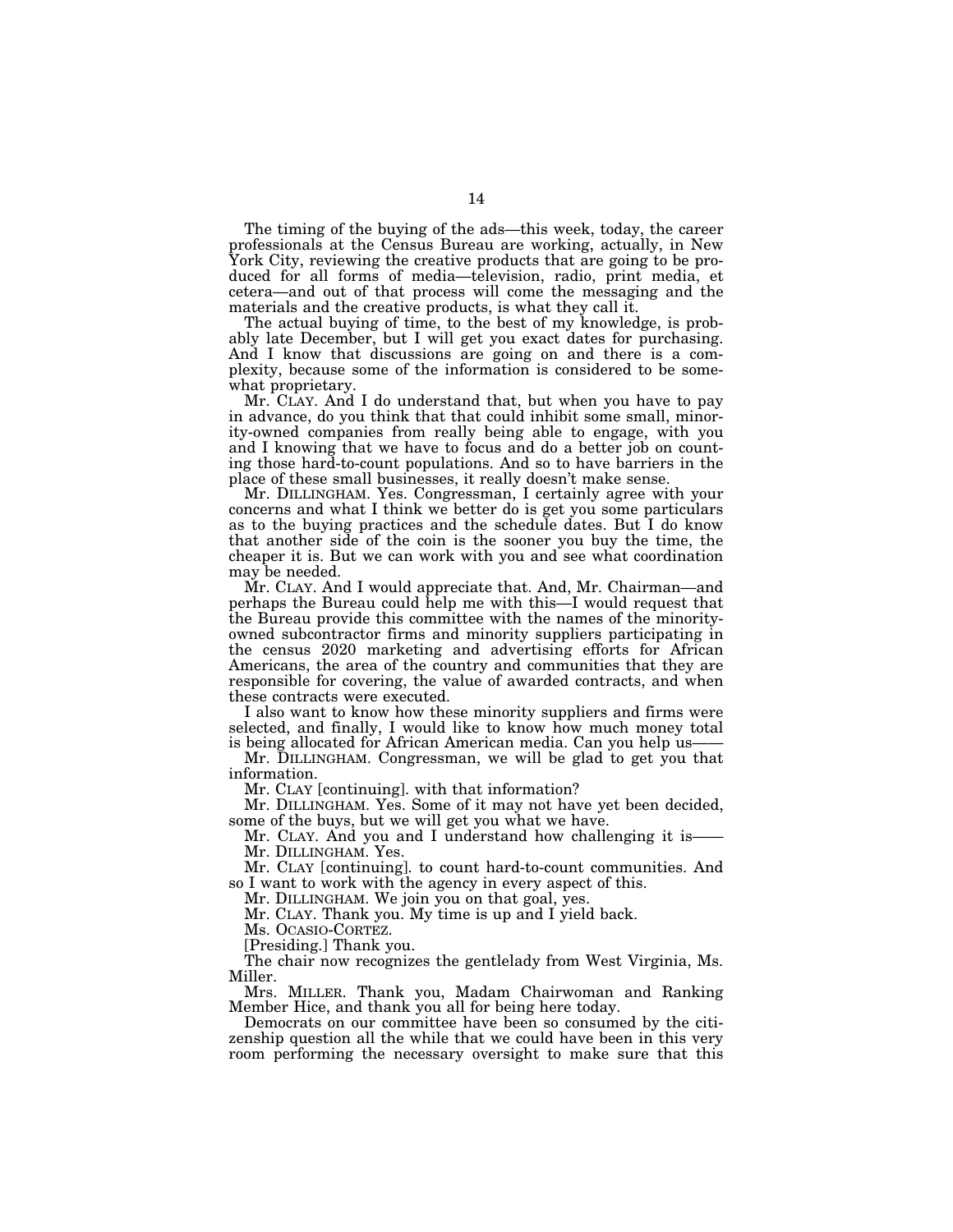census goes smoothly, safely, and, most importantly, accurately counts the number of the people in the United States.

If you look at the past decennial census, our committee is far behind in conducting the necessary oversight for the 2020 census. Now is our opportunity to finally get to work and do what the American people have sent us here to do.

Director Dillingham, my district in southern West Virginia is historically one of the hardest to count in the country. Over half of my constituents, 51 percent, live in so-called hard-to-count neighborhoods. What is being done by the Census Bureau to make sure that constituents in rural, hard-to-count neighborhoods are accurately accounted for?

Mr. DILLINGHAM. Congresswoman, as I mentioned in my opening statement, that is, in fact, the most important thing to the Census Bureau, is reaching the hard-to-count, and I understand many of the obstacles and challenges in West Virginia, as well as other states, and we are working on that very diligently. Let me just mention some of the very important ways.

Certainly we just mentioned the communications outreach plan. So we will have national and localized advertising on the census, reminding people how easy, safe, and important it is, and we hope we will reach those communities. And I have seen communities such as yours that have special needs, particularly, some communities listen more to the radio, perhaps, than television. There are other avenues. Some actually, particularly ethnic communities, look at their local newspapers, and particularly if it is in a different language. So we have these outreach efforts.

But another thing that we have done, which the chairman mentioned, is our partnerships. We have more than doubled the partnerships for this decennial census, and as I mentioned in my opening statement, we also—Congress asked us, the Appropriations Committee, to come up with—if we receive some additional funds, how would we use it? And we specifically provided in there that we want to continue some temporary employees during the census, if it is funded by Congress, to reach those hard-to-count communities and to deploy people with laptops and with phones, et cetera, to help reach them.

But in the event that our public relations, communications, as well as our outreach efforts and the partnerships, even despite all the new resources we are applying to that in the new technologies, we ultimately have the enumerators, who will be coming around and knocking on the doors, and they will be doing that more efficiently, more professionally than ever before.

So those are some of the things, but that is not an exhaustive list, and we totally agree with you that we want to reach those communities that are the hardest to count. And I have seen that, and when I went to the Navajo Nation—actually Navajo Nation, compares itself to West Virginia. It covers the same territory as West Virginia, but has its own set of circumstances. And we are working with them to make sure we can reach the hard-to-count.

Mrs. MILLER. That is good because I know television seems to be a good manner, you know, because of the satellites and the rest, that they can be reached. Cell phones are another story.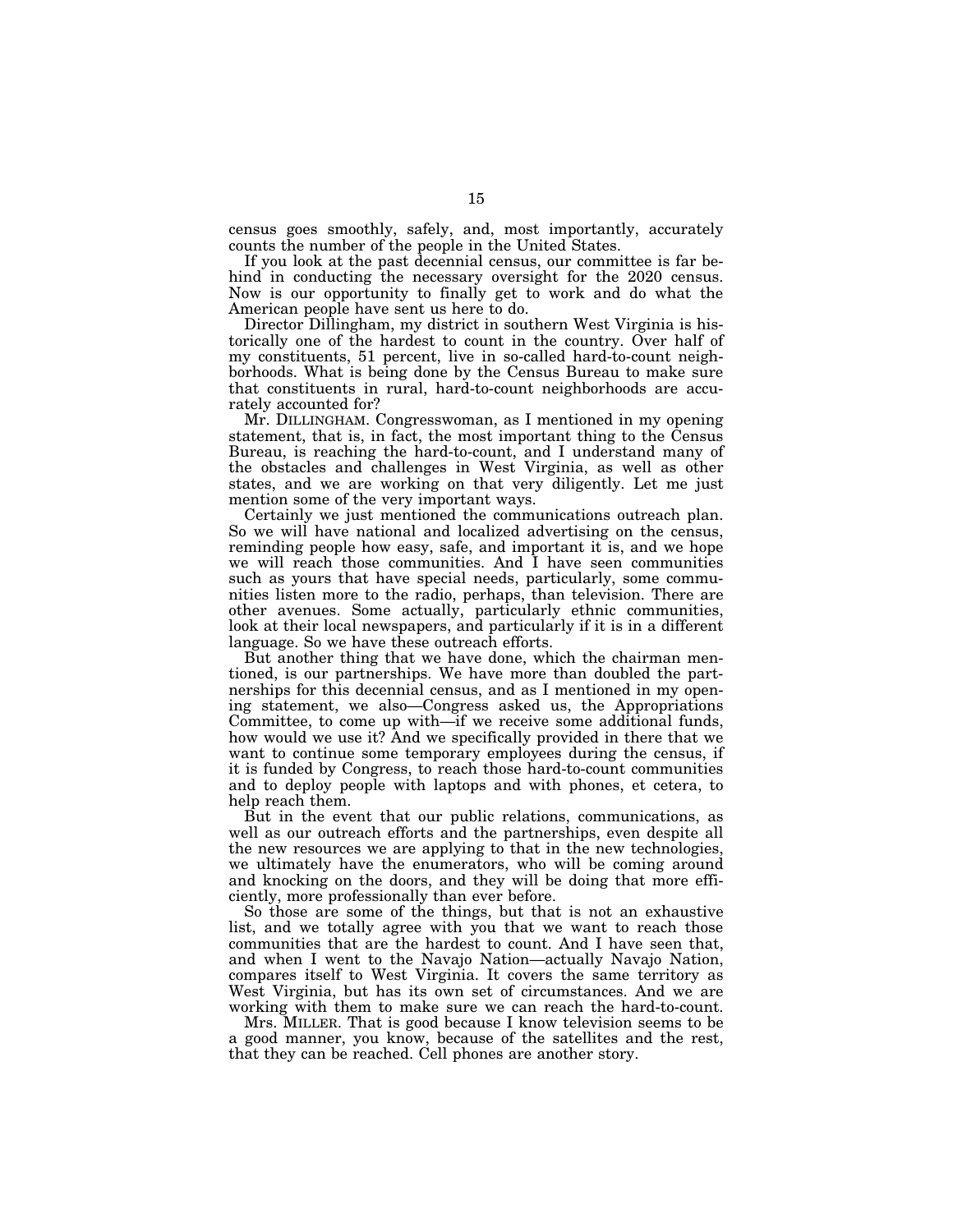Director, children under 10 years of age are the most difficult population to count, and this is doubly true in rural areas. What is the Census Bureau doing to make rural children, in particular, making sure that they will be counted?

Mr. DILLINGHAM. Congresswoman, another excellent question. Children are hard to count in many areas, and even outside what we would traditionally consider hard-to-count areas, but particularly important there.

There has been a problem with counting children since the census began. I saw some information shared with me, back in 1850 people were commenting on that, complaining about it—why is it difficult to count the children. Certainly the circumstances have changed and some of the factors have changed, but it has remained a perennial problem, counting the children.

So we are partnering with organizations such as the Annie E. Casey Foundation, which has devoted staff and time and publications, and other national organizations. We are focusing on that hard-to-count population in our communications campaign, as well as with our partnership specialists. We are working with a variety of pediatrician groups. We are working with the cities—we call it the Statistics in Schools program, which is designed for the Census Bureau, in reaching the public schools, to reach the children.

But then, finally, if we are not getting the results—and when we come around and ultimately may have to knock on the door, we have specially trained our people to ask special questions on, ''Do you have any children living in your household?'' et cetera. And even on the online internet we have a dropdown that reminds you about, are you counting the children?

So we are looking at it from all angles. It continues to be a problem. We are working that problem. We are continuing to research that problem. But we have so many partners around the country that are also working on that problem, and cherish those relationships, to make sure that we are counting the children.

Mrs. MILLER. Mr. Goldenkoff, has the GAO-

Ms. OCASIO-CORTEZ. I am sorry. The gentlelady's time has expired.

Mrs. MILLER. Thank you.

Ms. OCASIO-CORTEZ. The chair will now recognize the gentlelady from Florida, Ms. Wasserman Schultz.

Ms. WASSERMAN SCHULTZ. Thank you, Madam Chair.

Dr. Dillingham, my questions will be directed at you. I want to focus on the Bureau's plan for Questionnaire Assistance Centers in the 2020 census, which provide localized, in-person assistance, as you know, in completing the census questionnaire, helping hard-tocount communities get counted.

Only July 1st, Senator Jack Reed and our colleague, Congresswoman Brenda Lawrence, who is a member of this committee, sent you a letter asking for details on your proposal Mobile Response Initiative, which I understand is replacing the QAC program this year. Have you responded to that letter?

Mr. DILLINGHAM. Congresswoman, regretfully we have not.

Ms. WASSERMAN SCHULTZ. When will you be responding?

Mr. DILLINGHAM. As expeditiously as I can, after this hearing.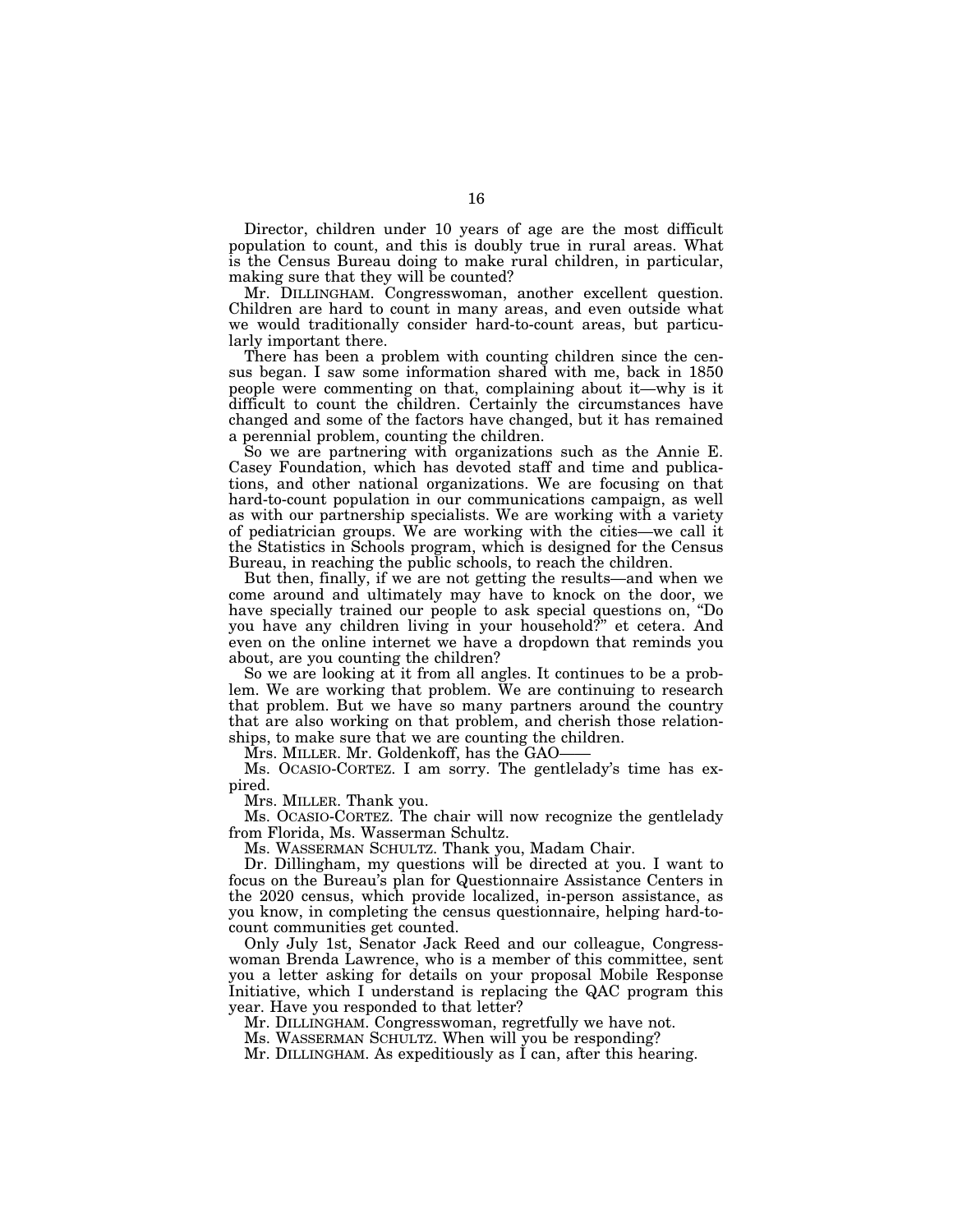Ms. WASSERMAN SCHULTZ. More specifically, when will you be responding?

Mr. DILLINGHAM. We will be responding very quickly, and I will-

Ms. WASSERMAN SCHULTZ. Within the week? Within two weeks? Within three weeks?

Mr. DILLINGHAM. I would envision within two weeks.

Ms. WASSERMAN SCHULTZ. Within two weeks from now. Okay. Will you simultaneously provide a copy of your response to that letter to this committee?

Mr. DILLINGHAM. Absolutely.

Ms. WASSERMAN SCHULTZ. Thank you.

Okay, Dr. Dillingham, I have some quick-fire, yes-or-no questions for you.

In 2010, QACs counted more than 700,000 people. Correct?

Mr. DILLINGHAM. I—I—I am not—I would have to check that.

Ms. WASSERMAN SCHULTZ. I can assure you that that is now many the Census Bureau says they counted, which is more than the entire population, for example, of the state of Vermont. So, Dr. Dillingham, are there plans to open QACs across the country for the 2020 census?

Mr. DILLINGHAM. Congresswoman, there are not.

Ms. WASSERMAN SCHULTZ. So you are getting rid of these centers, where more people than the population of an entire state were counted?

Mr. DILLINGHAM. Congresswoman, let me explain that we are providing expanded advice and assistance through other mechanisms-

Ms. WASSERMAN SCHULTZ. Okay. I am going to——

Mr. DILLINGHAM [continuing]. than what was——

Ms. WASSERMAN SCHULTZ. I am going to get to asking you questions about that, because I don't share that view.

Is it correct that the Fiscal Year 2019 Appropriations Bill Report specifically directed the Bureau to open QACs?

Mr. DILLINGHAM. That was not my understanding, Congresswoman.

Ms. WASSERMAN SCHULTZ. Okay. Well, I have-

Mr. DILLINGHAM. They did ask us to look at it-

Ms. WASSERMAN SCHULTZ.I have it right here-

Mr. DILLINGHAM. Yes.

Ms. WASSERMAN SCHULTZ.On page 611 of the Fiscal Year 2019

Mr. DILLINGHAM. That is correct.

Ms. WASSERMAN SCHULTZ.CJS appropriations bill, which governs your agency, and it says, ''Additionally, the Bureau shall devote funding to expanded targeted communications activities as well as to open local Questionnaire Assistance Centers in hard-to-count communities.'' It says ''shall.''

Mr. DILLINGHAM. Okay. And I think—I don't want to differ with you on the language, but let me tell you how we are delivering that assistance.

Ms. WASSERMAN SCHULTZ. It is right here in black and white——

Mr. DILLINGHAM. That is correct-

Ms. WASSERMAN SCHULTZ. On page 611.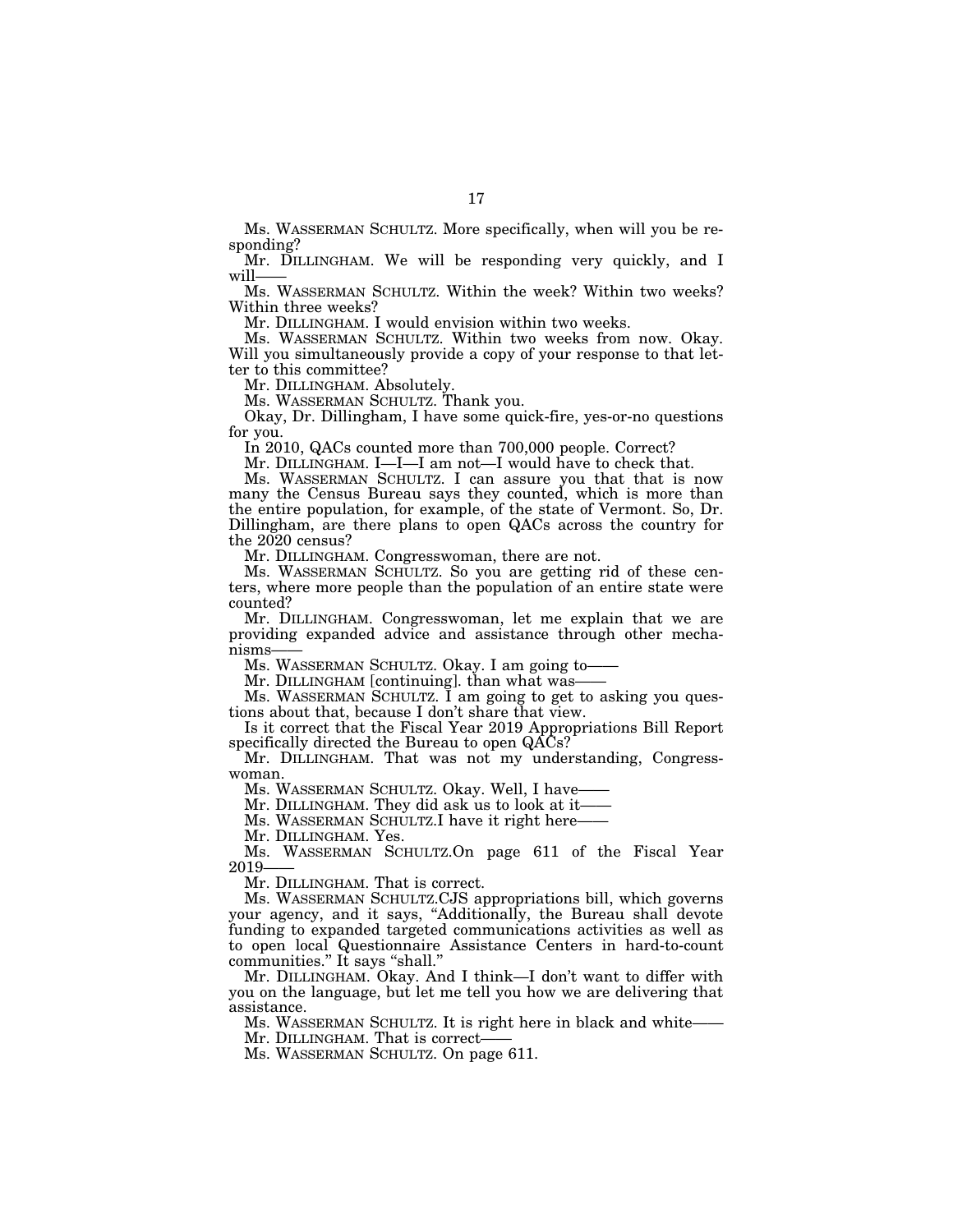Mr. DILLINGHAM [continuing]. but let me tell you where—we are delivering more assistance than ever before, certainly than the last census.

Ms. WASSERMAN SCHULTZ. Okay. I have some more yes-or-no questions, because I don't agree with your characterization.

Are you aware, according to the census' own audit, that many of these QACs were budgeted only enough for 15 hours of staff time per week, or were only open during hours when most people are at work?

Mr. DILLINGHAM. In the past census?

Ms. WASSERMAN SCHULTZ. Yes.

Mr. DILLINGHAM. I know there were problems-

Ms. WASSERMAN SCHULTZ. Yes or no? Are you aware of that fact? Mr. DILLINGHAM. Not those specific facts but I knew there were problems.

Ms. WASSERMAN SCHULTZ. Okay. And that the Bureau's own 2020 audit of QACs did not recommend eliminating QACs but working to improve them. Were you aware of that?

Mr. DILLINGHAM. I am aware they wanted the function fulfilled. That is correct.

Ms. WASSERMAN SCHULTZ. And did not recommend eliminating them.

Mr. DILLINGHAM. The bricks and mortar. We didn't go that approach.

Ms. WASSERMAN SCHULTZ. Right. Did the Bureau consider increasing the availability and staffing of QACs instead of eliminating them entirely?

Mr. DILLINGHAM. We very much not only considered but are increasing the staffing for that function.

Ms. WASSERMAN SCHULTZ. But you just said you are not going to have QACs.

Mr. Dillingham. We have-

Ms. Wasserman Schultz. And increase the staffing for that.

Mr. DILLINGHAM [continuing]. It is a matter of terminology, but when we have the mobile response units we consider those-

Ms. WASSERMAN SCHULTZ. Okay. I am going to ask you a question about the mobile response units in a moment.<br>Earlier this year the Bureau told Congress it intended to carry

over more than \$1 billion in funds to Fiscal Year 2020, rather than spend it this year. Is that still the case?

Mr. DILLINGHAM. We have carryover funding to guarantee continuity of funding. That is correct.

Ms. WASSERMAN SCHULTZ. Of \$1 billion?

Mr. DILLINGHAM. Approximately \$1 billion, yes.

Ms. WASSERMAN SCHULTZ. Yes. So there is funding, appropriated funding available to you, that you could be using immediately to open QACs with the census being right around the corner.

Dr. Dillingham, will the Bureau commit to using some of the \$1 billion—and I am an appropriator so this matters to me—in carryover funds to open QACs.

Mr. DILLINGHAM. Congresswoman, my understanding is it is not feasible at this point in time.

Ms. WASSERMAN SCHULTZ. I beg to differ. So let's talk about the Mobile Response Initiative that you are touting. In a report the Bu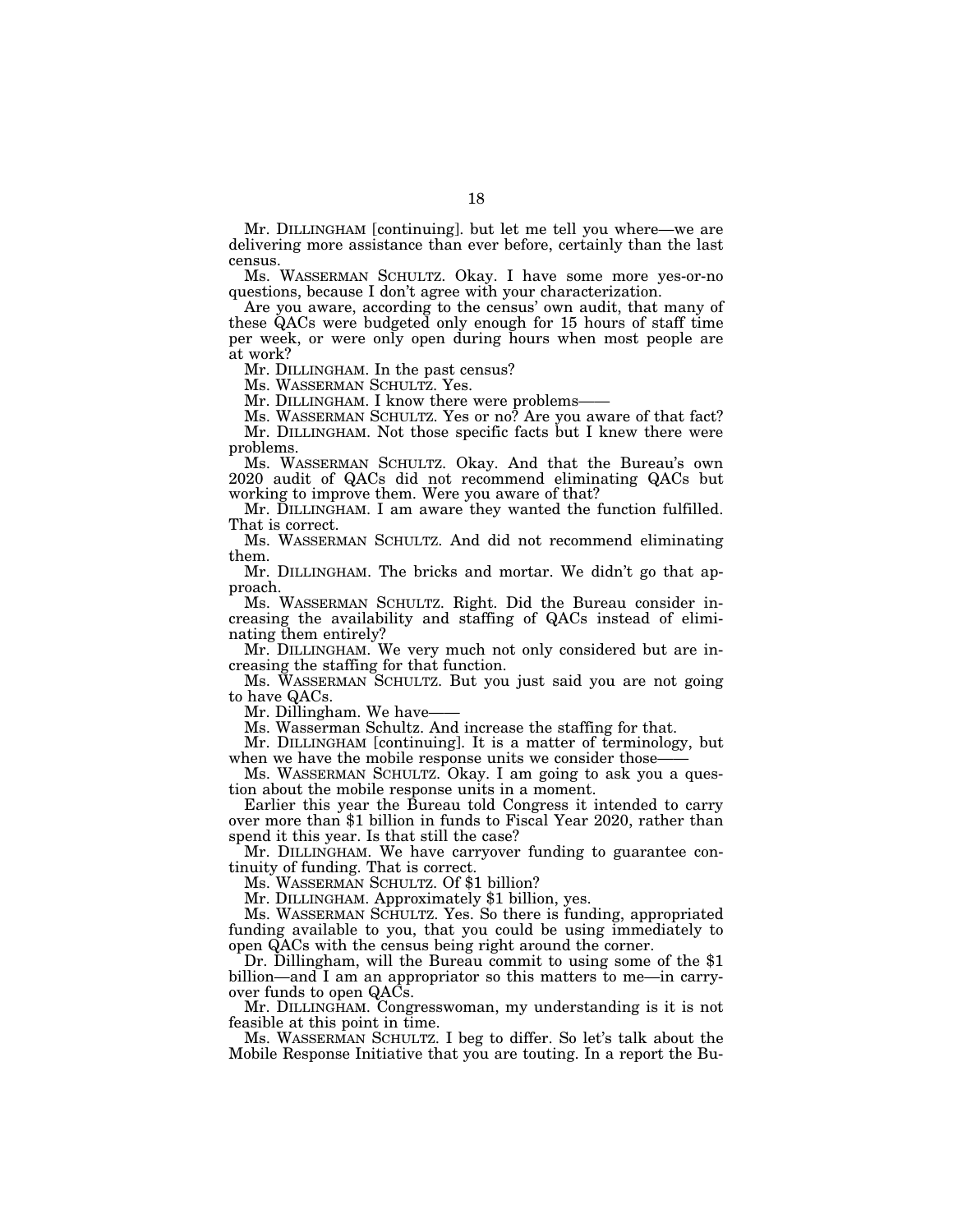reau prepared for Congress you criticized QACs because they required individuals to find a physical location, set it up at regular hours to provide assistance. Your Mobile Response Initiatives actually are, for the most part, going to be two-person teams with iPads, popping up at markets, festivals, and events.

Now I know from experience that unpredictable things like weather can affect turnout at events. I went to a festival in June, for the Juneteenth, and it poured rain in South Florida, and no one came. How will two people with an iPad find critical mass in that way?

Mr. DILLINGHAM. We have actually an interactive live system. We call it the ROAM system, which is the Response Outreach Area Mapping tool, that we can monitor tracks during the census. We can monitor self-response rates. We can target those tracks-

Ms. WASSERMAN SCHULTZ. With two people.

Mr. DILLINGHAM. No, no, no, no.

Ms. OCASIO-CORTEZ. The gentlelady's——

Mr. DILLINGHAM. No, no. We would have more. Would have more and we would have a multitude of partners. And so in our discussions

Ms. WASSERMAN SCHULTZ. Not according to your plan.

Ms. OCASIO-CORTEZ. The gentlelady's time has expired.

Ms. WASSERMAN SCHULTZ. THANK YOU, MADAM CHAIR. I APPRE-<br>CIATE IT AND THANK YOU, DR. DILLINGHAM, FOR YOUR ANSWERS.<br>YOU HAVE SOME WORK TO DO. Mr. DILLINGHAM. Thank you.

Ms. OCASIO-CORTEZ. The chair now yields to the gentleman from Georgia, Mr. Hice.

Mr. HICE. Thank you very much, Madam Chair. Thank you for being here. I, too, am very glad that we are finally getting around to oversight on the census. I believe we are majorly behind the eight ball at this point, and there are so many issues to deal with, from the IT component, the overall strategy and performance and budget, staffing, on and on and on.

But I would like to begin, if I can, Director, on the IT component. This whole issue of cyber threat increasingly is becoming an issue across the board on so many different areas of our personal lives as well as business and government. Where do we stand on this?

Mr. DILLINGHAM. Congressman, that is, you know, one of the primary concerns, certainly, of anyone following the census, but the GAO and others, it is something of a concern with the Census Bureau. We have been working on it since the last decennial census. We are putting a lot of protections in place. We are working with the leading Federal agencies. We are working with DHS. We are working with their Community and Infrastructure Security Agency very closely, visiting their facilities, and also working with them on a five-pronged plan, which is the management, the intelligence, the network security, the response areas, the incidents, as well as the assessments.

We are also working the private sector. We are working with the leaders in the high-technology industry. They are assisting us in many different ways.

Cybersecurity is of concern, and GAO actually says it is a governmentwide concern, of course, throughout the Federal Government,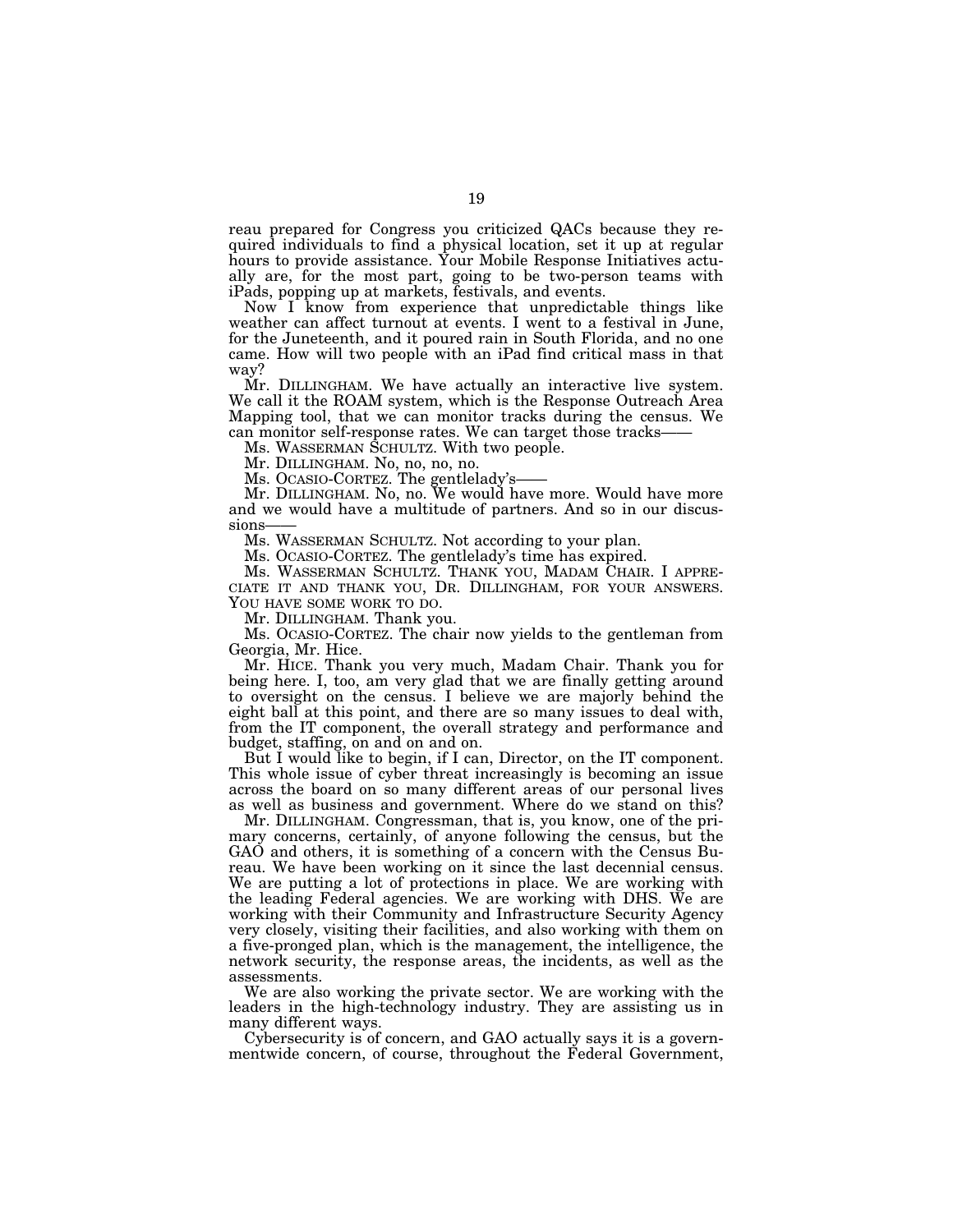and we are doing everything we can to make sure we have the best minds, the best people, and the best policies and the best tools to deal with it.

So we are making tremendous progress. We continue to work on it. Certainly by January we will have our systems fully tested on cybersecurity. But cybersecurity remains an issue. We are all aware that across the globe that threats are posed, and we do scan—I want to explain. We scan, each month, over 100,000 vulnerabilities. So we have an ongoing, very intense, very rigorous process for looking for those threats.

Mr. HICE. Okay. I would tend to differ with you on some of your—I mean, you have lofty words stating that you are ready and everything is pie in the sky. I have much more serious concerns of that. Mr. Marinos, what about you? There is going to be more IT involved in this census than any one in our Nation's history. Where do you see that we stand on cybersecurity?

Mr. MARINOS. It is definitely a key element to the high-risk area that GAO designated back in 2017, with respect to the 2020 census. Two big things here. One is the additional testing that Bureau has ahead of it with respect to cybersecurity. We are talking about having to reassess nine system out of the 52, and then assess five systems to get them to the point of a sign up that says, yes, we are good to go.

On the other side, we credit the Bureau for the assessment efforts it has done to date, as well as the work that the Department of Homeland Security has done, but we would really like to see that turn into corrective actions implemented.

And so I think ahead of it the Bureau has still some work to do when it comes to assessments, but more importantly, take those assessments and turn them into corrections within their cybersecurity program.

Mr. HICE. Absolutely. I totally agree. And, Director, I will come back to you. The census security assessment identified 217 high risk or very high risk corrective actions that need to be addressed. As I understand it, there have been 104 of those delayed.

Mr. DILLINGHAM. That is correct.

Mr. HICE. That does not sound like you are on top of the ball here.

Mr. DILLINGHAM. If I could—Congressman, I appreciate your concern and we are concerned as well. But let me provide a little bit of context. We identified, in the last year, 150,000 vulnerabilities, and when we don't resolve those vulnerabilities we create a plan of action and we establish milestones, and those plans of action and milestones is what GAO looks at. They look at the milestones that we have established. So we have an ongoing inventory of approximately 300 out of many, many thousands, and we have them, coming off each and every day.

As a matter of fact, I am apprised that we do at least 100 a month—that is several every day—coming off of the list, and others coming on-

Mr. HICE. What are the chances-

Mr. DILLINGHAM [continuing]. and we will-

Mr. HICE [continuing]. what are the chances you complete all of this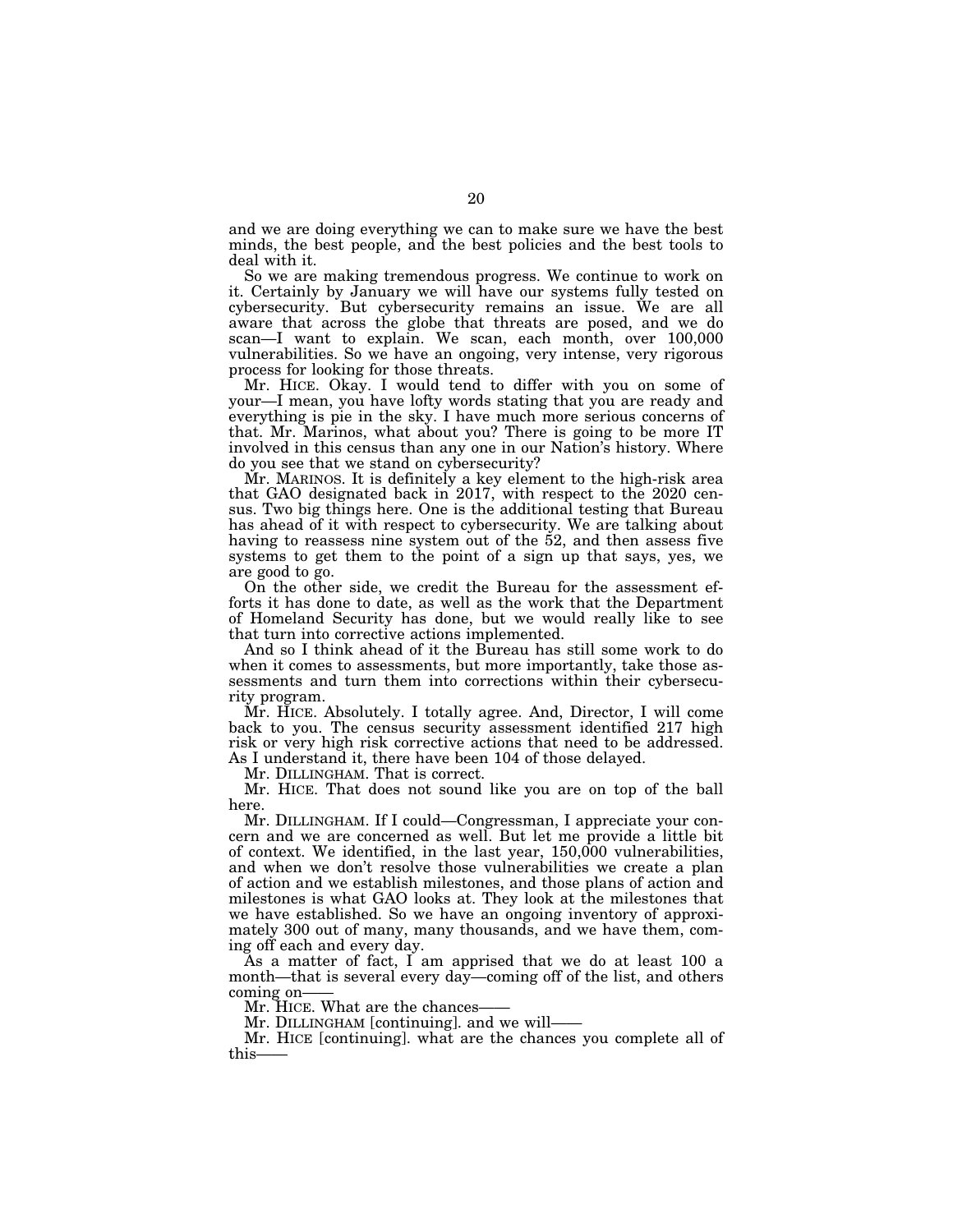Mr. HICE [continuing]. before

Mr. DILLINGHAM. There is no chance. The way we-

Mr. HICE. So it is not pie in the sky, as you described it.

Mr. DILLINGHAM. No. No, absolutely not. We are managing risk, and that is going to be until this census is completed, there will be risks identified and risks coming off. So we are working the list, and that is the way we do—and that is actually the way GAO recommends we do business, is risk management and risk mitigation. And we have the people and resources, and that is what we are working it.

But I would never envision that risk list would reach zero.

Mr. HICE. Thank you, Madam Chair.

Ms. OCASIO-CORTEZ. Thank you. The chair now recognizes the gentleman from California, Mr. Gomez.

Mr. GOMEZ. Thank you, Madam Chair.

While the citizenship question is over, I believe the ramifications of the question still remain. Fear and confusion in our communities still exist and we must ensure that millions of Americans, rich and poor, citizen and immigrant, are counted. Historically, communities of color and immigrant communities have been under-counted, while non-Hispanic whites have had a higher count.

As someone who represents one of the most diverse districts in the country, this is a big concern of mine. California's 34th congressional District is home to multiple communities, like Chinatown, Koreatown, and Boyle Heights, composed of a wide range of ethnicities and nationalities, with dozens of languages spoken in the district, many residing in multi-family households, and some living below the Federal poverty level. All these barriers make the enumeration in my district difficult, making it one of the hardestto-count districts in the country, with 42 percent of my constituents living in hard-to-count neighborhoods.

More concerning is that the 2020 census' increased reliance on technology. Although it will have some positive impact, I am also concerned about hard-to-count communities. For the 2020 census, the Census Bureau is pushing 80 percent of the people to respond online, with only 20 percent of communities receiving a paper form as their first option. But 35 percent of U.S. adults don't have access to reliable internet in their homes, including 53 percent of Latinos and 43 percent of African American communities. In my district alone, one-quarter of my district's households have no access to the internet.

So the first question is, given that more than 35 percent of adults lack reliable internet, I am concerned that the Bureau is pushing 80 percent of the population to respond online. Dr. Dillingham, what is the plan to increase responses in under-represented rural and low-income communities that have disproportionately lower rates of internet access?

Mr. DILLINGHAM. Congressman, that is an excellent question, and we are working the hard-to-count. But let me clarify some of the context—and when we met last week with the congressional Hispanic Caucus we also discussed some of these topics.

But our language assistance will reach 99.6 percent of the population, and in those areas where there is a substantial Hispanic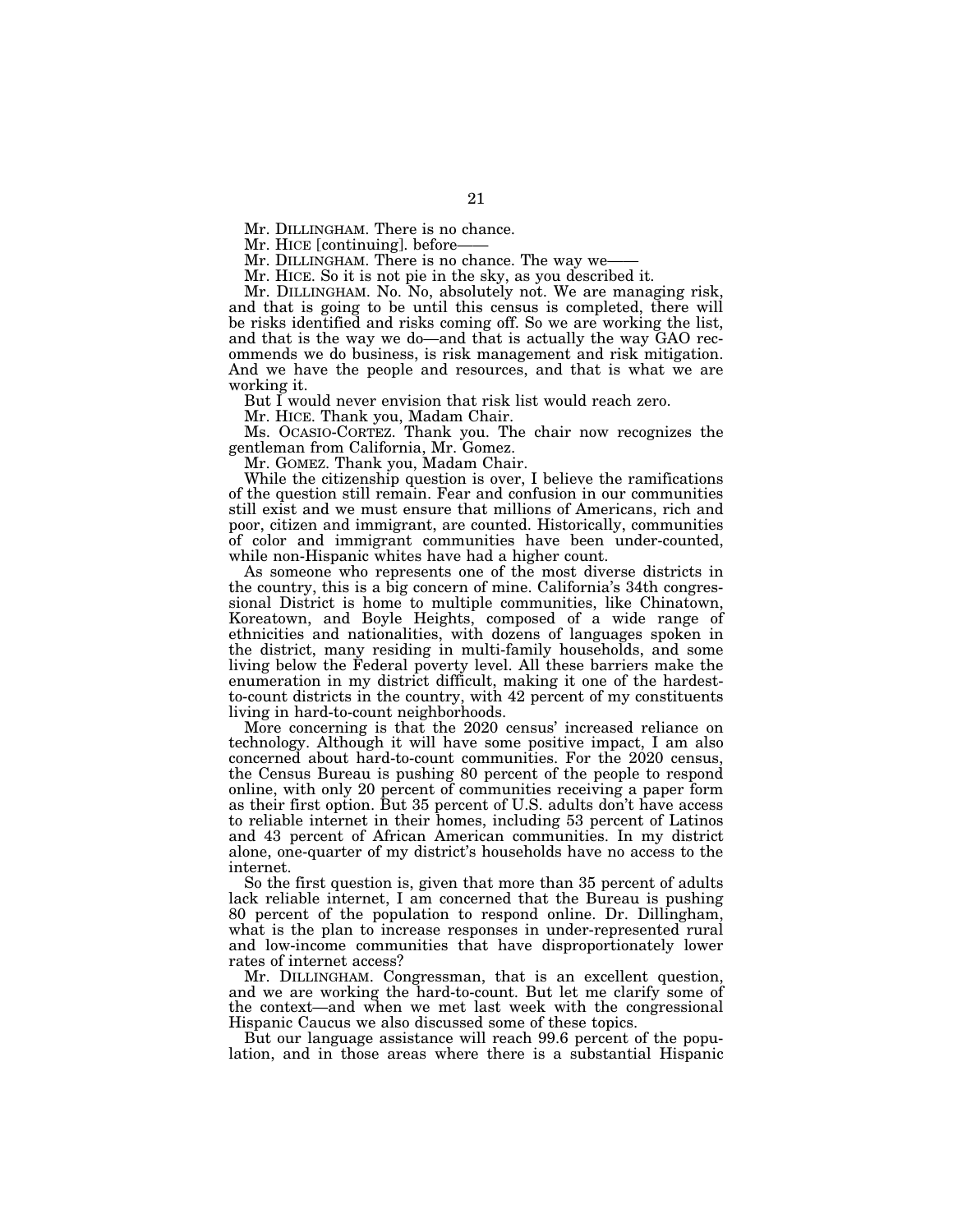community, they will be in those two languages, both English and Spanish. The 80 percent figure—I apologize, I have never heard before, and we don't use the 80 percent figure. Actually, if we received 80 percent of people responding electronically that would be a mammoth accomplishment, but we don't expect that. We are actually aiming—I think it is 60.5, and we will have to see how that comes out.

But the paper—the paper—I just want to remind everyone the paper—if a person does not respond online or by phone they are going to receive the paper, and in the hard-to-count communities they receive the paper questionnaire in the first communication. We send out five mailings to the communities in the hard-to-count. In many of those they will receive it in the first mailing, and then they receive it again in the fourth mailing.

So every household that hasn't responded will receive a paper questionnaire that they can submit, and in some instances-

Mr. GOMEZ. Let me follow along with that.

Mr. DILLINGHAM. Yes.

Mr. GOMEZ. I have been informed that some advocates said that the Bureau identified that 20 percent of the communities will receive a paper form first. Is that correct?

Mr. DILLINGHAM. Well, I will have to look. One of the things we do—I think if the community, if the area is 20 percent of Hispanic, for example-

Mr. GOMEZ. Okay.

Mr. DILLINGHAM [continuing]. then they will get the paper in the first mailing.

Mr. GOMEZ. Okay. So a lot of advocates, a lot of groups that are working on this want to know the list of communities that will receive that paper ballot first. Could you make that list of communities available?

Mr. DILLINGHAM. I would not see why not. I am not sure. It could be a moving list, but we will work with you on that.

Mr. GOMEZ. Okay. I appreciate that.

If someone wants to answer on a paper form that is not included on the 20 percent of communities, how can they get one?

Mr. DILLINGHAM. Again, it will be mailed to them. They should have—there will be five mailings. If they are in the hard-to-count communities, as we were describing, they will get it the first and the fourth. Now the normal—I will just call it the non-hard-tocount populations—receive it on the fourth. So in these mailings it will come to their household, a hard copy, on paper.

Mr. GOMEZ. Okay. One—well, I am almost out of time, but the National Association of Latino Elected Officials reported that only 20 percent of Latino participants responded digitally in the end-toend test in Providence, compared to 70 percent of the general population. Does that comport with your understanding?

Mr. DILLINGHAM. I don't have the—I wouldn't challenge that at all, but I will check on that.

Mr. GOMEZ. Okay. Well, thank you for coming. This is an important issue for all of us. I believe that the citizenship question would have had a huge negative impact on the count. I am glad that is resolved. But we are still going to work to make sure that you get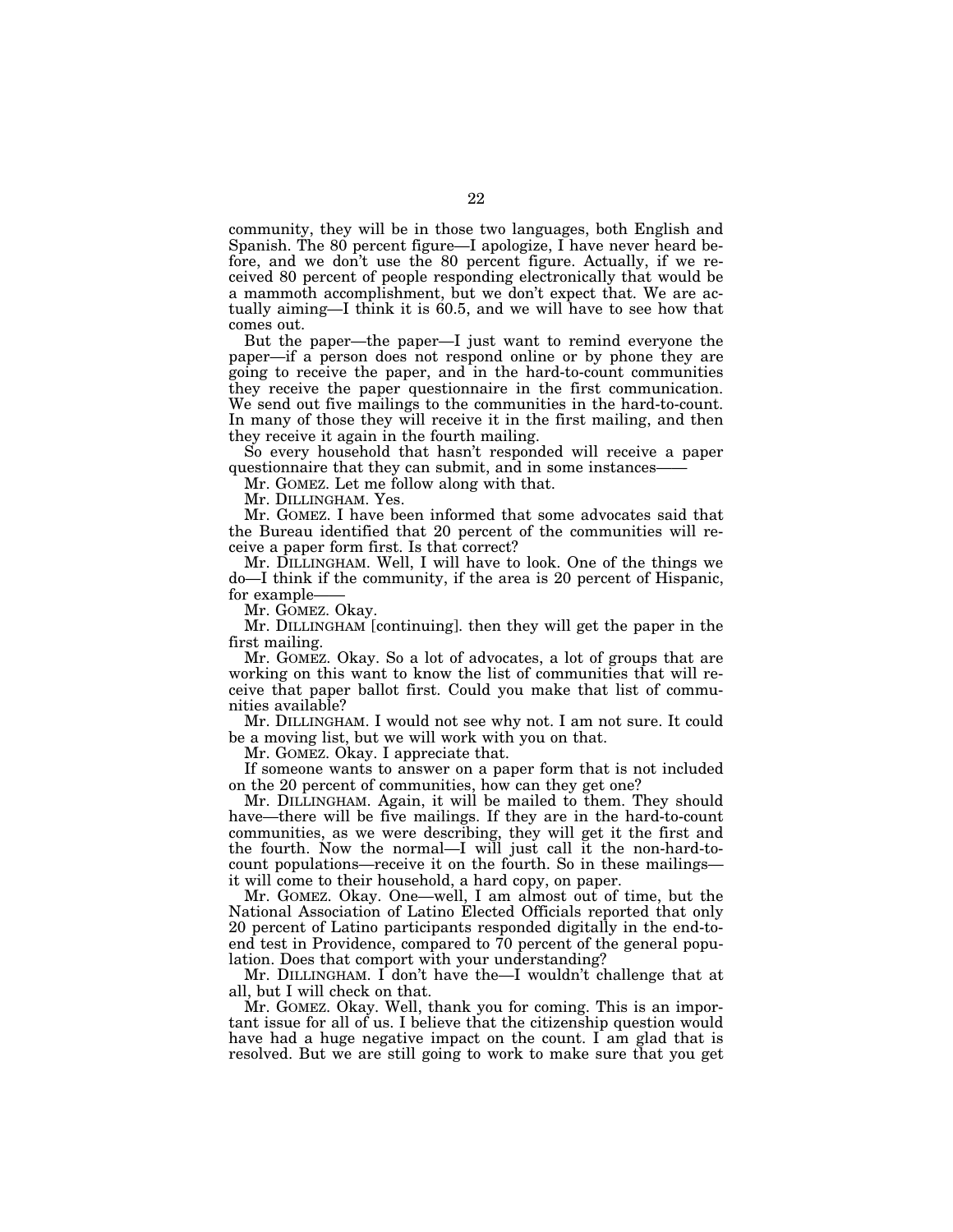the resources and we get everybody on board to ensure a complete and accurate count.

Thank you so much.

Mr. DILLINGHAM. We appreciate your support. Thank you so much.

Mr. GOMEZ. And I yield back to the chair.

Ms. PRESSLEY.

[Presiding.] The gentleman's time has expired. I now recognize myself for five minutes.

Mr. Dillingham, I want to thank you for being here today. Please know that Congress is a partner in this endeavor, and as evidenced by this committee we plan to stay engaged and to do the work today, in 2019, so we can be ready in 2020.

I represent the Massachusetts 7th congressional District, which includes Boston. Boston ranks ninth among the 100 largest cities where it is hardest to count, and we see that under-count resulting in really stark disparities and inequities in the district. Plainly speaking, if you are not counted, you don't count. And there are so many communities, from the LGBT community to renters, who are unseen and not counted.

So today I would like to focus my questions to the Bureau specifically.

Dr. Dillingham, on July 11, 2019, an Executive Order was signed directing the Commerce Department to obtain citizenship data by other means. Dr. Dillingham, in light of the Executive Order, will the Bureau be producing block-level data on citizens and non-citizens? Yes or no.

Mr. DILLINGHAM. Block level, I would—at a level they will, of citizen versus non-citizen, from administrative data. That is correct. The availability of block-level, I am not quite sure, because it is a complicated thing. But we also have some very important protections at the basic level. We call it disclosure avoidance, where we inject noise into the data. So what level is yet to be determined.

Ms. PRESSLEY. I see. Has anyone in the Administration indicated to you that block level data produced by the Bureau will be used to target neighborhoods for immigration enforcement? Yes or no.

Mr. DILLINGHAM. Congresswoman, I am aware of concerns about—the Census Bureau never does any law enforcement—it would prohibit it from law, from doing it. The only thing that we release are statistics, aggregate numbers, and we protect the privacy. So the data is made available to the Nation, so—but I can tell you-

Ms. PRESSLEY. I am so sorry. Just reclaiming my time——

Mr. DILLINGHAM. Yes.

Ms. PRESSLEY [continuing]. and my time is short here. What would you say to those who are concerned about this block level data being used for that purpose? Because I understand what you are saying here, but how do you communicate en masse what you are saying, that you don't collaborate in that way?

Mr. DILLINGHAM. Very important, and one of the things that we are doing right now is the messaging for our outreach campaign to make sure they understand the security that is in place and why they should not be afraid to complete the census. But also what is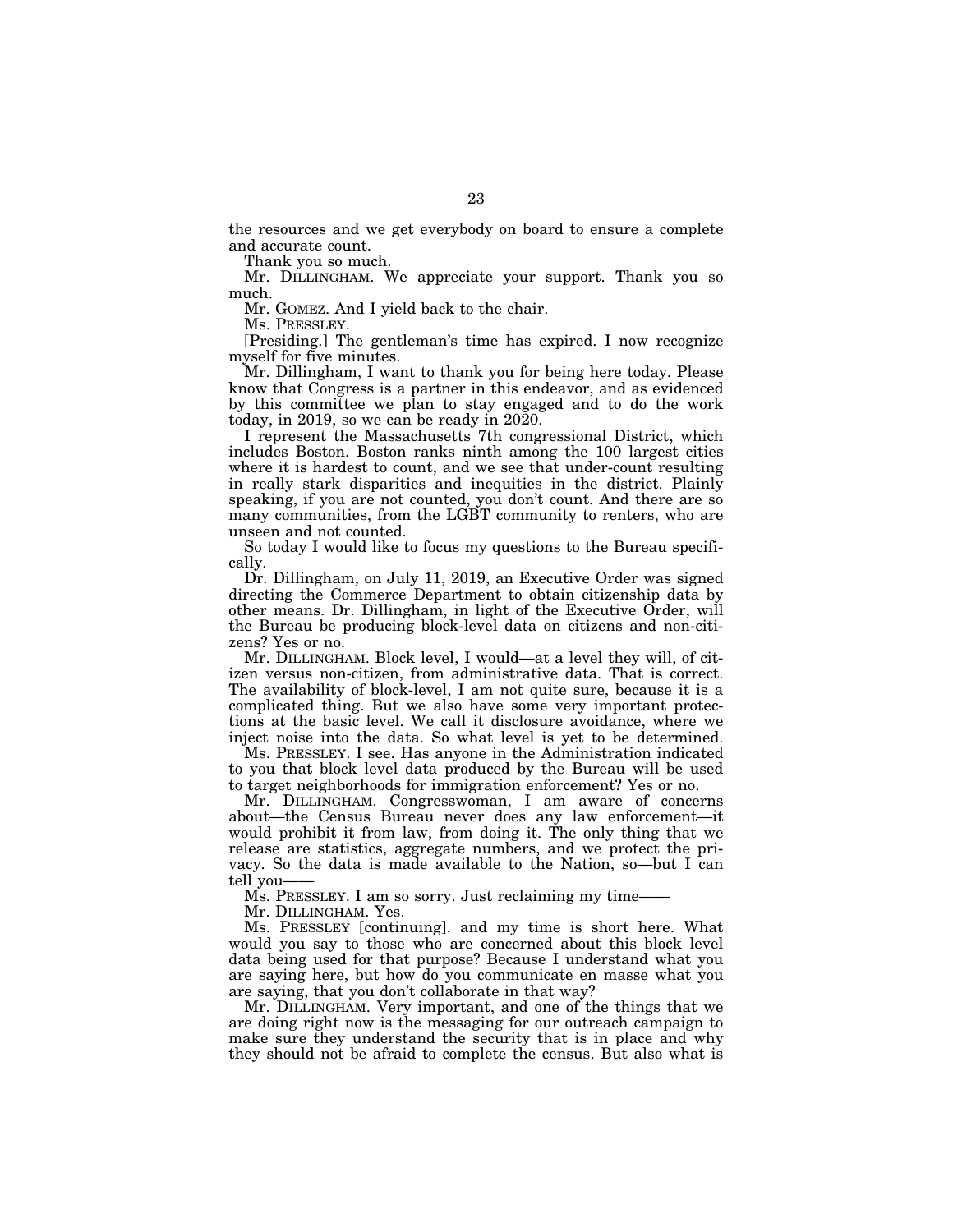very important are the trusted voices, such as Members of Congress, others in the communities——

Ms. PRESSLEY. Excuse me. My district is 40 percent immigrant. I can't even begin to count—in our Boston public schools alone there are 150 different languages.

Mr. DILLINGHAM. Sure.

Ms. PRESSLEY. So do you have the staffing resources to communicate in the most culturally competent of ways, given the diversity of districts which are historically undercounted?

Mr. DILLINGHAM. Well, we do have the language assistance at 99.6 percent, and then once we enter the enumeration phase, our enumerators are trained to get the assistance. We have special even to outreach, even to the handicapped or the people with special needs of all types. And so we will, through our enumerators and through our partnership specialists, and through our outreach campaign, will address those needs.

Ms. PRESSLEY. Okay. Can you confirm for us today that the citizenship data collected pursuant to the Executive Order will not be used in the Bureau's apportionment counts?

Mr. DILLINGHAM. The—we produce—I—and apportionment accounts—let me get back to you on that.

Ms. PRESSLEY. Do you believe it should be used for that purpose? Mr. DILLINGHAM. I don't have any belief whatsoever. I just need to know the mechanics, Congresswoman, and I will get back to you on that. But what the-

Ms. PRESSLEY. Please do. Is it possible you could get back to me with an answer in the next 10 days

Mr. DILLINGHAM. Um-

Ms. PRESSLEY [continuing]. specifically on this question——

Mr. DILLINGHAM [continuing]. yes.

Ms. PRESSLEY [continuing]. if you plan to use this data collected pursuant to the—that it will not be used in the Bureau's apportionment count? Can you give me an answer on that, in writing?

Mr. DILLINGHAM. I—I don't see why I couldn't.

Ms. PRESSLEY. Okay. Wonderful.

Mr. DILLINGHAM. I don't have the answer.

Ms. PRESSLEY. Okay. Will the information be used in determining the allocation of Federal resources for Medicaid or for CHIP, for the Children's Health Insurance Plan?

Mr. DILLINGHAM. Congresswoman, we don't determine the uses of it. We just produce the numbers.

Ms. PRESSLEY. Do you believe it should be used for that purpose?

Mr. DILLINGHAM. We—we hope that our data is accurate and complete and is useful for many purposes. But all the Federal programs, totaling more than 675—some people estimate it could be close to \$1 trillion, we hope that our data that they are using is very accurate, complete.

Ms. PRESSLEY. Okay. Have you, or anyone you know, discussed including citizenship data in the redistricting file?

Mr. DILLINGHAM. In the redistricting file? The—Congresswoman, let me get back to you on that.

Ms. PRESSLEY. I would love to understand if you have those conversations and what was the nature of those conversations and who participated.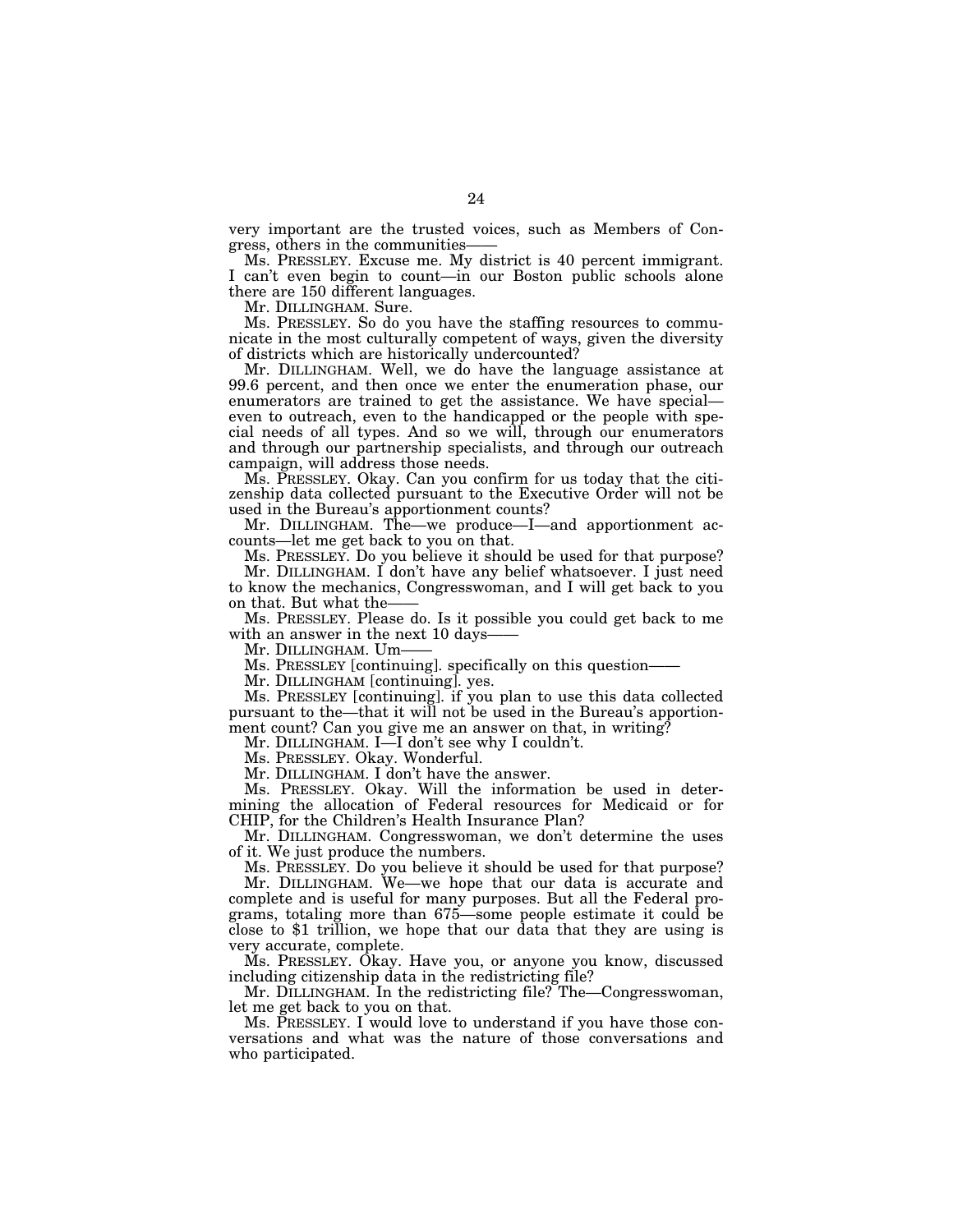Mr. DILLINGHAM. There—if you—I can only refer you to the Executive Order that we are going to be looking at and putting the administrative data together. I can refer you to that. So whatever that Executive Order says.

Ms. PRESSLEY. All right, Doctor, my time has expired. I now recognize the gentlelady from New York, Mrs. Maloney.

Mrs. MALONEY. I thank the chairlady for yielding and I thank all the panelists for your testimony today. It is a very busy last week here in Congress, and I thank you for all your hard work, all of you.

In the past two years, it has shown that the census is vulnerable to political manipulation, when the citizenship question was added. In fact, our Nation was one vote on the Supreme Court away from erasing an estimated 8 million people, professionals said, from the formulas we use to determine who represents us and who governs us and how we distribute over \$700 billion in Federal funds yearly. And we really cannot allow our country to be in that position again, where really the accuracy of the census is questioned.

So my first question is about a bill that I authored called the Census Idea Act, which would prevent arbitrary and capricious harmful questions from being added at the last minute, really over the objection of the professionals at the Census Bureau and many others. And the way you would prevent that is require, by law, basically the administrative code as it exists now, and require in law testing periods for each question, additional reporting to Congress on that testing, and certification by the GAO that tests were adequate before forms can be printed.

And this bill, in my opinion, would allow the country to be protected from what Judge Furman called, in one of the decisions, capricious and arbitrary addition of questions to the census, basically to have the formula—actually, it is the formula that is in the administrative code, but the Census Bureau decided not to follow the administrative code.

So I would like to present this question to all of you in writing, and with the bill, and give you a chance to see the bill, and particularly GAO, I would like your responses to it on whether you think it would prevent capricious and arbitrary tampering with the census in the future, so that it is well thought out, approved, done in the proper procedures. And I think it is important that we not only make sure that everyone is counted but we prevent any type of behavior that undermines the accuracy of the census.

But now, moving forward, and would all of you respond in writing to this question and to viewing it? I would appreciate it.

[Witnesses nod heads.]

Mrs. MALONEY. Okay. Thank you.

Now I really want to talk about the neighborhood partnership specialists, and I understand that that is critical. We have the Census Bureau up and running in New York now, and the director there says that these partnerships are very important, and that we need to have them fully operational partnerships, that they are essential to the 2020 census. And I would like to really ask, first of all, Mr. Dillingham, do you think these partnerships are important and are you—the Bureau's goal was to have 1,500 partnership specialists on board by the end of June, and I would like to know, did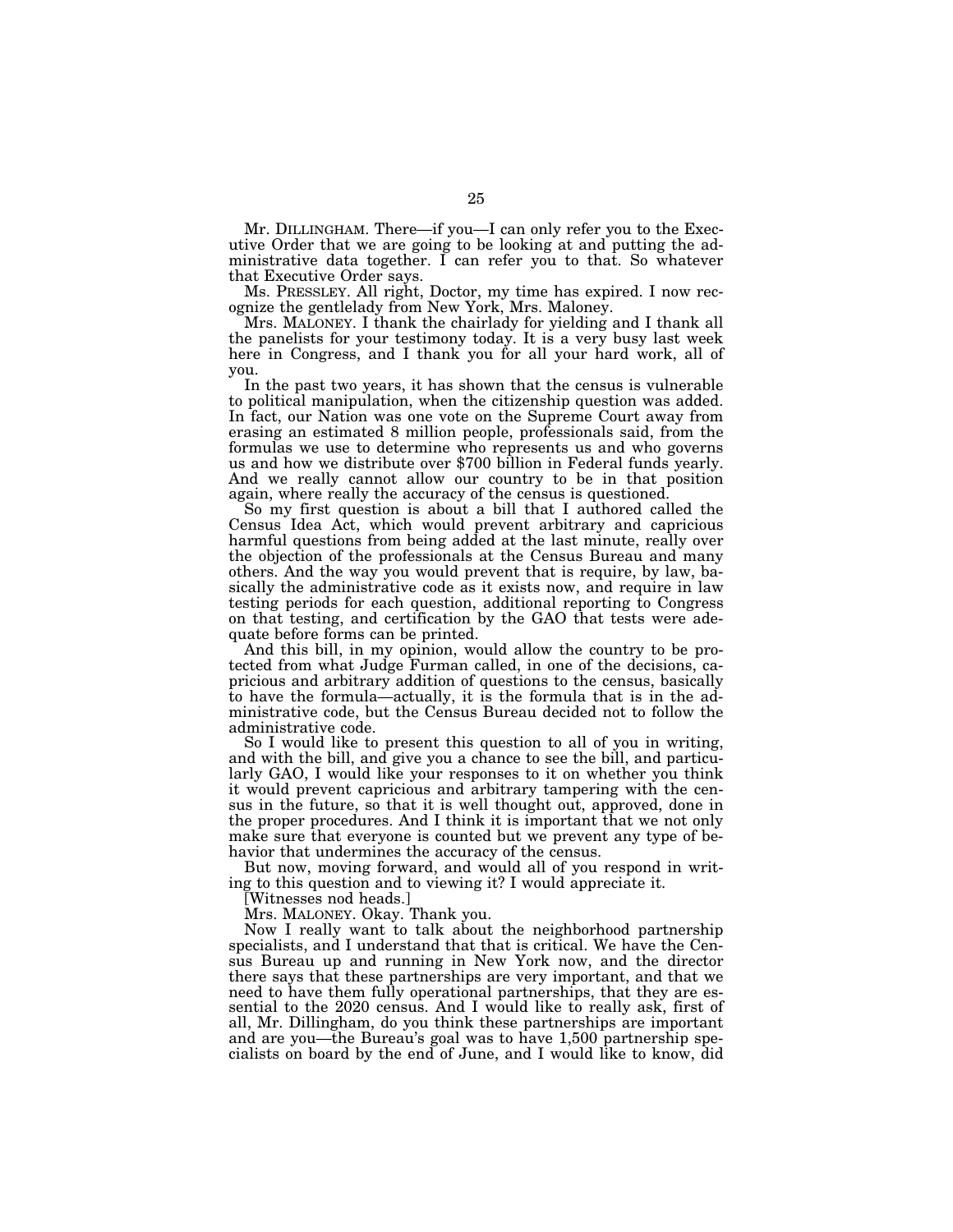we meet that deadline—maybe I would ask Mr. Goldenkoff, since you wrote about it—and how far behind is the Bureau? And then I would like to hear from Mr. Dillingham whether we can move forward quickly to get this in place.

Mr. GOLDENKOFF. Sure. Well, thank you. That is an excellent question. As you know, partnership specialists are so important in terms of convincing people, particularly populations that are traditionally under-counted, to participate in the census. They are the so-called trusted voices.

The Census Bureau had planned to hire around 1,500 partnership specialists by the end of June of this year. They fell short of that goal. As of July 8, they had only 813 partnership specialists hired, and they hope now to reach that full complement of  $1,500$ by September. So already the Census Bureau is two months behind on this important effort.

Mrs. MALONEY. So Mr. Dillingham, as I understand it the delay in hiring is caused by massive backlog in background checks, and the Bureau is about to embark on a massive hiring effort where it will seek to hire roughly 15,000 workers for area census offices and non-response followup. And if the Bureau can't handle the 1,500 background checks, how in the world is it going to handle 15,000, which I understand is your goal?

Mr. DILLINGHAM. Congresswoman, I certainly appreciate it and I certainly agree with your observation on how important the partnership specialists are. As a matter of fact, when I met in your office in New York City we had partnership specialists with us, and I addressed the whole region's partnership specialists in a phone call from the van while we were outside your office.

Mrs. MALONEY. Yes.

Mr. DILLINGHAM. And I also notice, besides these partnership specialists, we shared with you the information, where you had the longest list of the Members of Congress whose districts we had, in terms of your partners, and we commend you on that.

But on the partnership specialists, we have made more than 1,600 offers. The majority are on board. But we are waiting for a few that—and as has been pointed out, we are going to be on track, on time. So within 30 days they will all be onboarded. We should have—we envisioned 1,500, but, in fact, we have made offers to more than 1,600.

In addition to that, as I had mentioned with the Appropriations Committee, we presented an option for Congress to consider, that we could, in fact, besides the 1,500, which doubled from the last decennial census, we could have up to 5,000 assistants that would assist the partnership specialists, and that would be from continuing on our assistant recruiters who have already gone through the hiring process and have the computers, and they could be dispatched to assist the partnership specialists.

So there is a mammoth—the effort being made in devotion of resources to this topic. And in our hiring, we are presently hiring, as you are well aware, the address canvassers, and we have-

Mrs. MALONEY. But my question is, not the 1,500, you are going to move forward on that-

Mr. DILLINGHAM. Mm-hmm.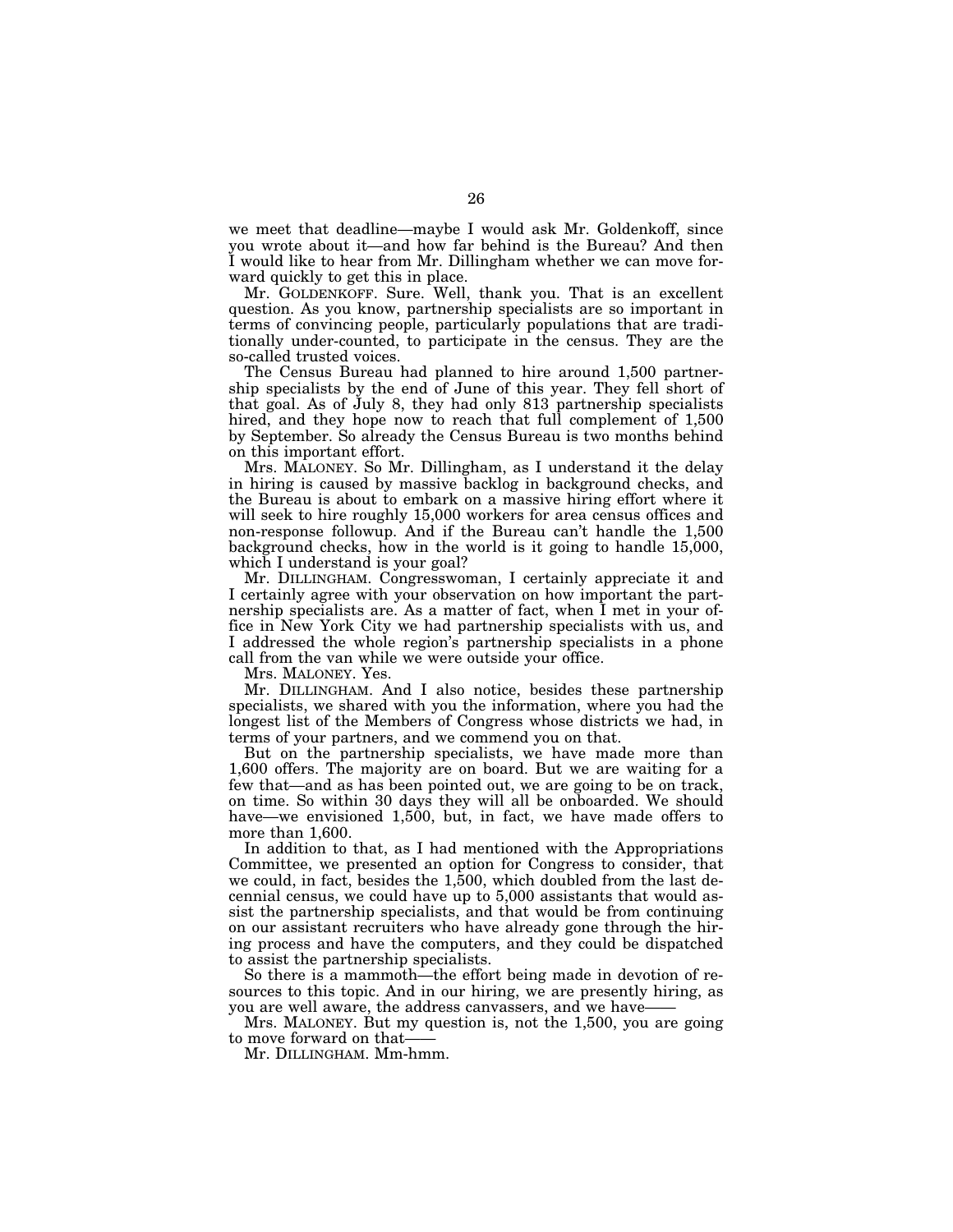Mrs. MALONEY [continuing]. but you are supposed to hire another 15,000 non-response followup workers. And if you are having trouble hiring the 1,500, how are you going to hire the 15,000, with the background——

Mr. DILLINGHAM. I appreciate your concern, but we have not reached the stage yet for the non-response followup. That will be in our peak hiring and we will be advertising later. But right now we have over a half million applicants in our applicants. More than 600,000 have gone to our website and begun the process to apply for jobs. And we are hiring, currently,  $40,000$  out of that  $500,000$ . So at this point in time we were very pleasantly surprised at the job pool that was out there.

Mr. RASKIN.

[Presiding.] The gentlelady's time has expired.

Mrs. MALONEY. Can you give me two seconds more, three seconds more-

Mr. RASKIN. Okay. One final question.

Mrs. MALONEY [continuing]. for a GAO question? Mr. Dillingham, will you commit to providing a detailed plan to GAO and to this committee on how you will improve the background check process and stay on schedule? We just—we want you to stay on schedule, and I am sure you are going to do it, but let us know how you are going to do it. Okay?

Mr. DILLINGHAM. Congresswoman, we certainly will. Thank you so much.

Mrs. MALONEY. Thank you.

Mr. RASKIN. Thank you very much.

Mrs. MALONEY. And may I thank the chairman for being a visionary on the census and in so many other-

Mr. RASKIN. I appreciate that.

The gentlelady from Illinois is now recognized. Ms. Kelly?

Ms. KELLY. Thank you, Mr. Chairman. If I am redundant I apologize. I had other hearings.

Dr. Dillingham, the 2020 census will use cloud technology to stored data from respondents. Correct?

Mr. DILLINGHAM. That is being pursued. That is correct.

Ms. KELLY. The Commerce inspector general investigated the Bureau's cloud-based IT systems for the 2020 census and found what it called fundamental security deficiencies that violated Federal standards and the U.S. Department of Commerce policies. Are you familiar with this report?

Mr. DILLINGHAM. Yes, I am.

Ms. KELLY. In that report, the IG office writes that it found severe risk to 2020 census cloud environment. Dr. Dillingham, the 2020 census cloud environment is where residents' confidential data will be stored. Correct?

Mr. DILLINGHAM. That is correct.

Ms. KELLY. And the IG's office found security issues that left critical systems vulnerable, quote/unquote, and found that basic security practices were not fully implemented to protect Title 13 data.

Why have basic practices not been implemented to protect data, which is considered among the most confidential under Federal law?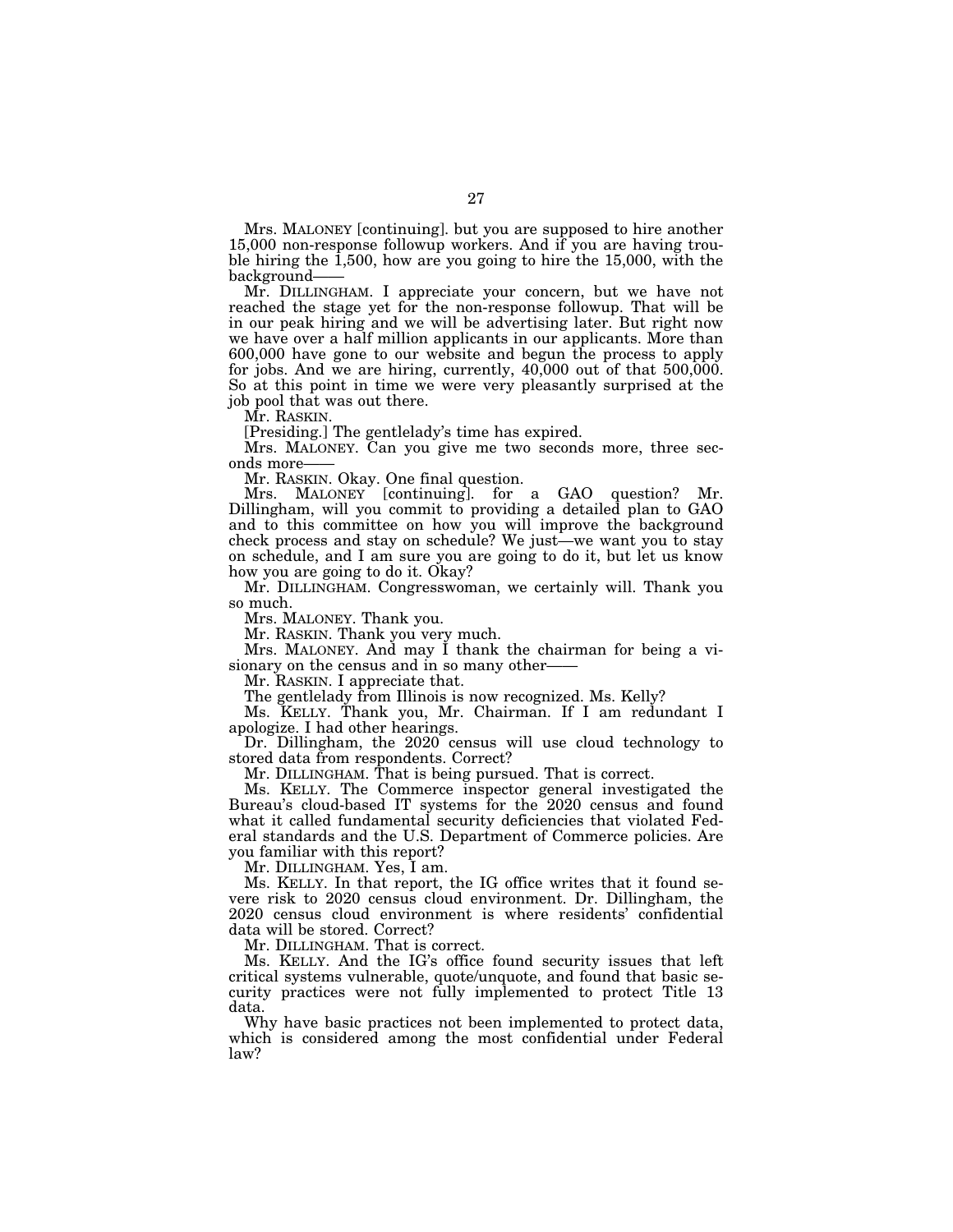Mr. DILLINGHAM. Certainly, Congresswoman, and let me fully explain also that there was no breach of the system. And as revealed in that report, as the system was being set up it really was an access issue, and we do involve contractors, and there was a—and I am going to generalize it here—but there was actions—corrective actions were taken to make sure that no one had the special capability of accessing the system. And they further identified the problem of when you have data on the cloud you need plans in place to take it down, so that none of that data remains.

And so those were two things; we very much respect the findings of the inspector general. Immediate action was taken. It was some time ago. It involved contractors and setting up the system. But by the time of the 2020 census—and those corrective actions have already taken place, but we will have more by the time of the 2020 census. Thank you.

Ms. KELLY. Thank you. The report concludes many of these deficiencies indicate that the Bureau was behind schedule. Mr. Marinos, do you agree that the Bureau rushed to deploy IT systems with truncated IT security testing, as the IG indicated?

Mr. MARINOS. Yes, and, in fact, we have previously reported it, based on the Bureau itself identifying that there were time constraints that resulted in shorter timeframes for testing during the 2018 end-to-end test.

Ms. KELLY. Okay. And, Dr. Dillingham, the IG's report indicates that the Bureau agreed to implement all of its recommendations.

Mr. DILLINGHAM. Let me explain, as a matter of course. We appreciate these people looking over our shoulder. They see our timelines, they see our milestones, and they hold our feet to the fire. If we are not meeting those milestones they remind us. We appreciate it greatly.

Ms. KELLY. So you will confirm here today that you will implement each and every recommendation?

Mr. DILLINGHAM. So far, I think we have agreed to all. Maybe there is one that was actually post-2020 census. But our normal practice is to agree and to take corrective action. That is correct.

Ms. KELLY. And how are you doing on your timeline with completing the recommendations and repairing the fundamental security deficiencies?

Mr. DILLINGHAM. Certainly. There are certain areas, and the ones they were tracking, we are making tremendous progress. The majority corrective actions have been taken. Some are underway. And so we monitor it each and every week and we are looking to see the progress has been made, and will continue to do that.

Ms. KELLY. Thank you.

Mr. Marinos, will GAO be tracking the Bureau's progress on the IG recommendations?

Mr. MARINOS. Yes. We coordinate very closely with the Inspector General's Office on related reviews, and on a continual basis talk about the status of recommendations. I believe there were eight recommendations made by the Inspector General's Office within that report, several of them that we think are vital to implement as quickly as possible.

Ms. KELLY. And have you received a plan on how this will be accomplished?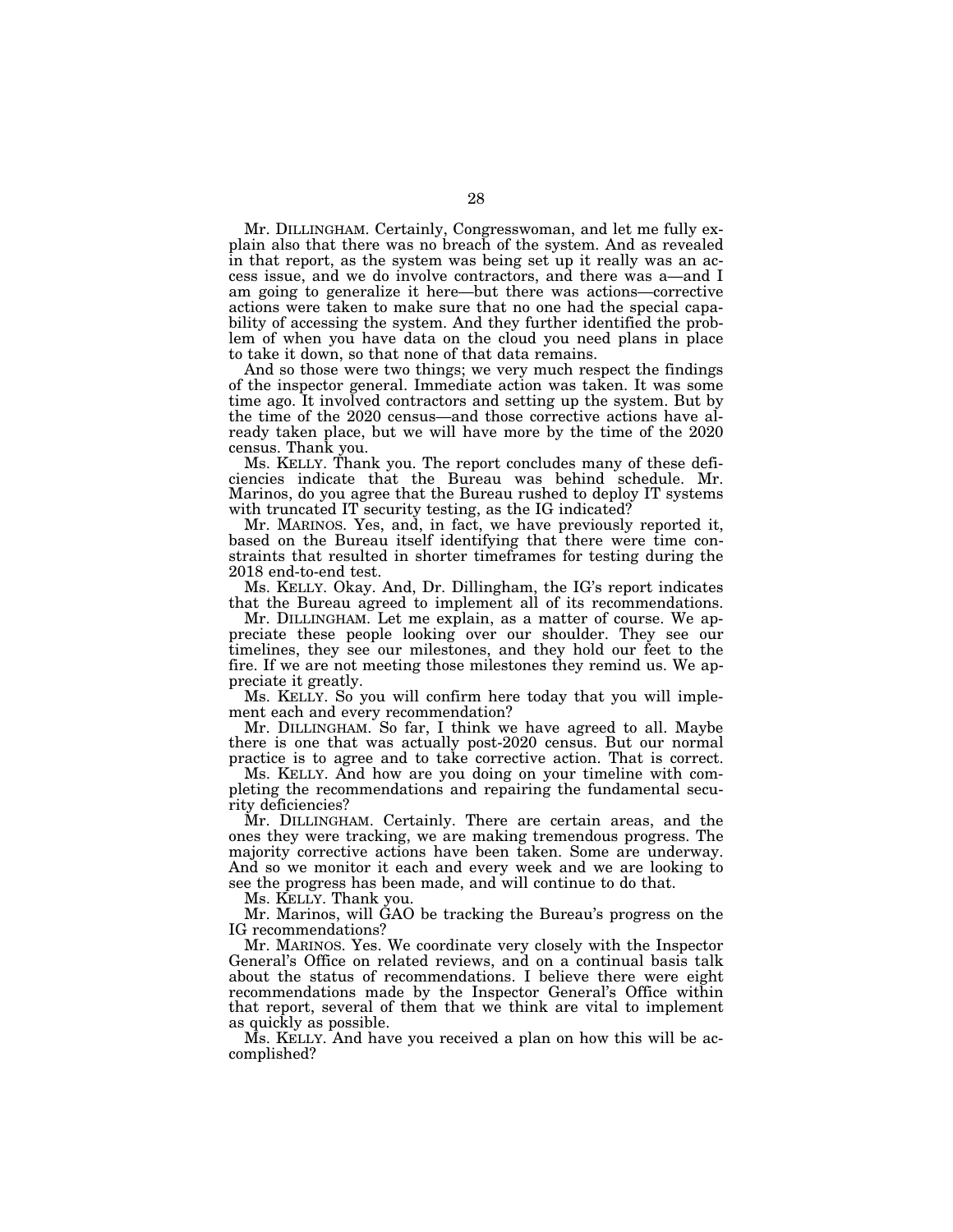Mr. MARINOS. We haven't. I think it would be best to defer to the IG on those specific recommendations, but I would say that this relates also to our more general recommendations around corrective actions and ensuring that the Bureau is prioritizing all of this good feedback it is getting from these sources, and making decisions on what to tackle first.

Ms. KELLY. Additionally, the GAO, in its monitoring of the Census Bureau, found that the Bureau is at risk of not meeting nearterm IT system development and testing schedule milestones for five upcoming 2020 census operational deliveries. Mr. Goldenkoff, can you tell us what those five are and how they are delayed—and how delayed they are, I should say?

Mr. GOLDENKOFF. I will refer to-

Mr. MARINOS. Sure. The five operational deliveries relate to peak recruiting and hiring, internet self-response, remote Alaska counting, and then group quarters enumeration, both advanced and enumeration activities.

In terms of where they are right now, there are multiple milestones related to each of these deliveries, and again, across the 52 systems several systems may be touched at different times. I think that the most important and most critical ones are going to be based on what operations are coming up. We did see, to the Bureau's credit, address canvassing, from when we were recently tracking in the spring, come off of the at-risk list, and that is an operation that is starting up in August. But we will continue to monitor the status of these deliveries as well.

Ms. KELLY. And they also are very, very important and critical to the success of the 2020 census. Thank you. I yield back.

Mr. RASKIN. Thank you. The gentlelady's time has expired. We now go to go to the gentleman from the 4th District of Nevada, who is waived on today, Mr. Horsford.

Mr. HORSFORD. Thank you, Mr. Chairman, Chairman Raskin, and thank you very much for allowing me to be here today to speak about the importance of the U.S. census, particularly for the African American community.

Just yesterday, the congressional Black Caucus, under the leadership of Congresswoman Karen Bass, our chair, launched a new census—the 2020 Census Task Force, of which I will serve as chair. One of the goals of the task force will be to partner with the Census Bureau and coalition stakeholders to ensure an inclusive, complete, and accurate 2020 census count. We will also work to increase the participation of all communities, but specifically black residents as well as black immigrants, and ensure a fair and accurate count of all people across the United States.

During the last census count in 2010, African Americans were under-counted by over 800,000. That is totally unacceptable and we must close the gap and ensure higher participation in the 2020 census so that all communities that need Federal resources are able to receive them.

So my question is, first, does the Bureau have a goal or plan to improve the black under-count and increase participation?

Mr. DILLINGHAM. Mr. Congressman, we certainly do, and I agree with every statement you just made. There is nothing more important, no higher priority than reaching the hard-to-count, and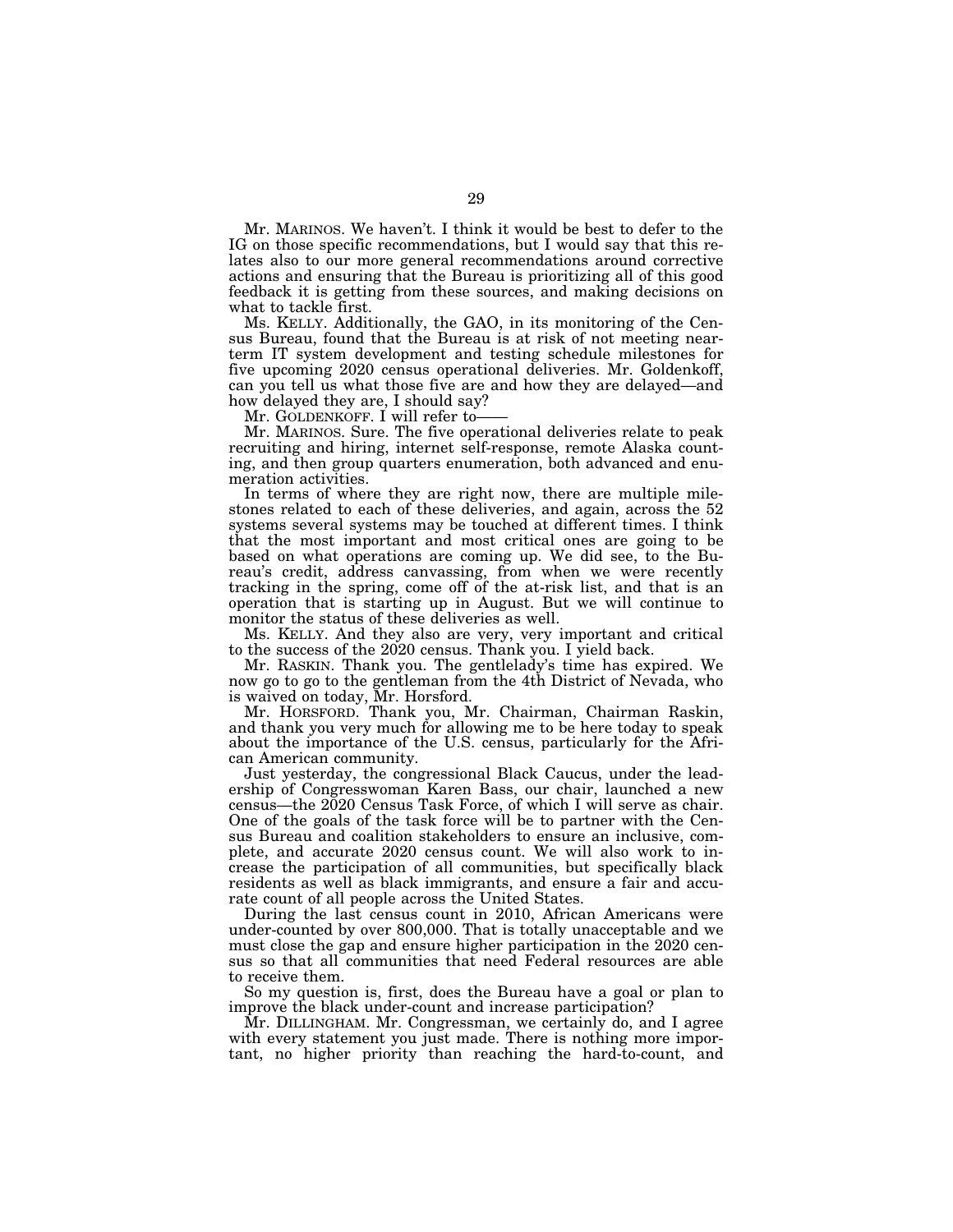among the hard-to-count are certain populations, including the black populations. And so we are engaged in that. We are doing it through the ways that I have mentioned, in terms of our communications campaign, in terms of our partnerships. But I want to commend you, that one of the most important things is to have the groups at the local level that have formed the task forces, the complete count committees, working with your stakeholders. We cannot conduct the decennial census without the support of the Congress and the communities and the partners and the state and the local governments, and I commend you for doing that. And we have given toolkits to all Members of Congress, and I know many are helping us in so many ways.

Mr. HORSFORD. Thank you.

Mr. DILLINGHAM. We appreciate your help.

Mr. HORSFORD. And I look forward to reviewing that plan.

Has an analysis been done to determine the impacts that the consolidation of the census offices will have on hard-to-count communities? For instance, we learned, within our CBC task force meeting, that there are only going to be six regional census offices to serve the entire United States. So what analysis went into the decisionmaking to reduce by half the number of census offices and what steps are being done to remedy this issue?

Mr. DILLINGHAM. Mr. Congressman, the regional offices mirror our regional offices that are in place permanently, and so that is where the six, but we have 248 area census offices, which is, in fact—we had a discussion earlier—it is a reduction from the past.

But let me explain to you that in reducing those offices we are beefing up the mobile response so we can take the devices directly into the community centers, into the churches, into the areas of need.

Mr. HORSFORD. What was the justification for cutting by half the offices? There were over 450——

Mr. DILLINGHAM. That is correct.

Mr. HORSFORD [continuing]. and there were 12 regional offices. If you could just get to us with any-

Mr. DILLINGHAM. I certainly will, but let me just say, generally, it was the conclusion of the professionals at the Census Bureau who have done many, many decennial censuses, that it was not cost-effective, that we had better technologies, we could reach people better, devoting more resources to reach those people, and the bricks and mortar, in many instances, was not working.

The General Accountability Office has said that this decennial census cannot follow the same practices of the past. That was one of the areas where we saw a great opportunity for improvement.

Mr. HORSFORD. And one of those areas is to have it completed through the internet. However, many hard-to-count communities do not have access to the internet. So what are the Bureau's plans to help ensure seniors, low-income populations, and others get counted?

Mr. DILLINGHAM. Again, that is one of the areas that we are working the hardest on, and we think we have a lot to show. The tools we have with the internet and the telephone options, where people can answer anytime, anywhere, are very important in the hard-to-count communities. In Columbia, South Carolina, they are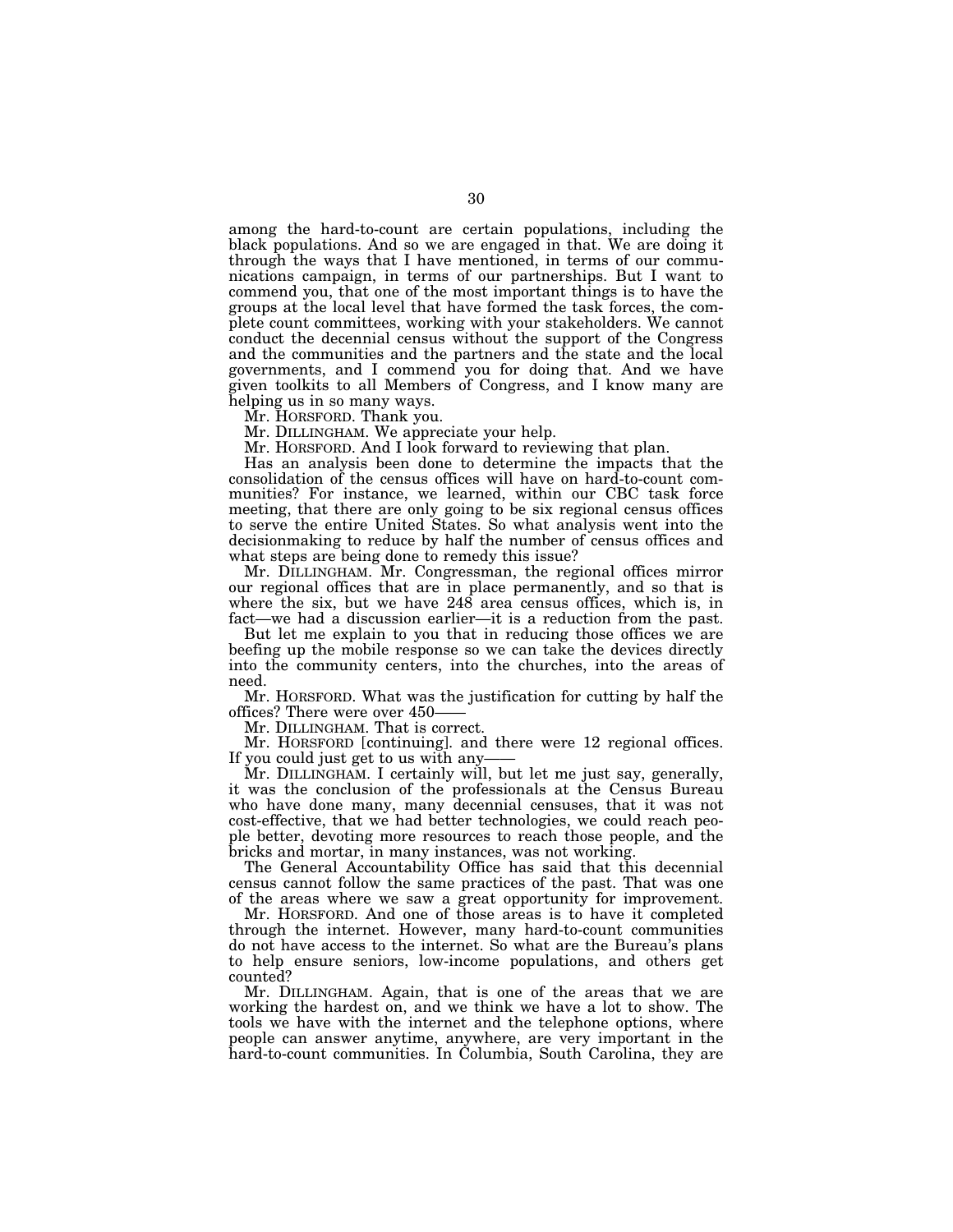putting Wi-Fi in the city busses. People on their way to work can get on their phone and answer the census in less than 10 minutes. It is very important that we apply all these technologies to the hard-to-count communities. We are in total agreement with you there.

The bricks-and-mortar idea is sort of gone. If I could do an analogy, it is like if you are in the volume pizza business you usually have a delivery service now, and we need to reach these people in the most efficient, effective way possible. And working with the groups that you are part of enable us to do that.

When we go to a community center we expect, yes, we will have a partnership specialist there or an assistant, but we will have dozens of people from that community—volunteer organizations, partners, stakeholders, et cetera—that will be working with us, and that really makes it happen and gets the job done.

Mr. RASKIN. Thank you, Mr. Dillingham. The gentleman's time has expired and I am going to recognize, finally, the gentlelady from Massachusetts, just for two minutes.

Ms. PRESSLEY. Thank you, Mr. Chair. Just picking up on my previous line, Dr. Dillingham, regarding the diversity throughout our country but certainly the district that I represent, the Massachusetts 7th, as I said, nearly 40 percent of my residents are foreignborn and speak languages other than English. You spoke to me a little bit about how you plan to engage those communities and to you have got a big job in combating a lot of the misinformation and fear that has been stoked.

Just—I want to use this platform responsibly here. One of my constituents comes across something on social media or in the mail, for example, that they believe is fraudulently representing itself as part of the census. How should they report that?

Mr. DILLINGHAM. We will have procedures in place to do that. Particularly, we will have, through our customer assistance centers, by phone, people can pick up the phone and say, ''Hey, someone is in my neighborhood,'' or ''There is something on the internet.''

Ms. PRESSLEY. Is there a number that you can share today, a number, an email address, or a website they should go contact or report to?

Mr. DILLINGHAM. On the website, I will double-check to see what our website will have. But there should be certainly referral information and there should be procedures in place exactly to report, that we are working with law enforcement nationwide-

Ms. PRESSLEY. OKay.

Mr. DILLINGHAM [continuing]. to make sure we—they are aware of that problem.

Ms. PRESSLEY. All right. Is there any process in place where people can contact you to find out whether a document is a legitimate 2020 census document?

Mr. DILLINGHAM. I—specifically for that, I think there is, but I will verify and get back to you.

Ms. PRESSLEY. Okay. On both of those, I just would appreciate——

Mr. DILLINGHAM. Certainly.